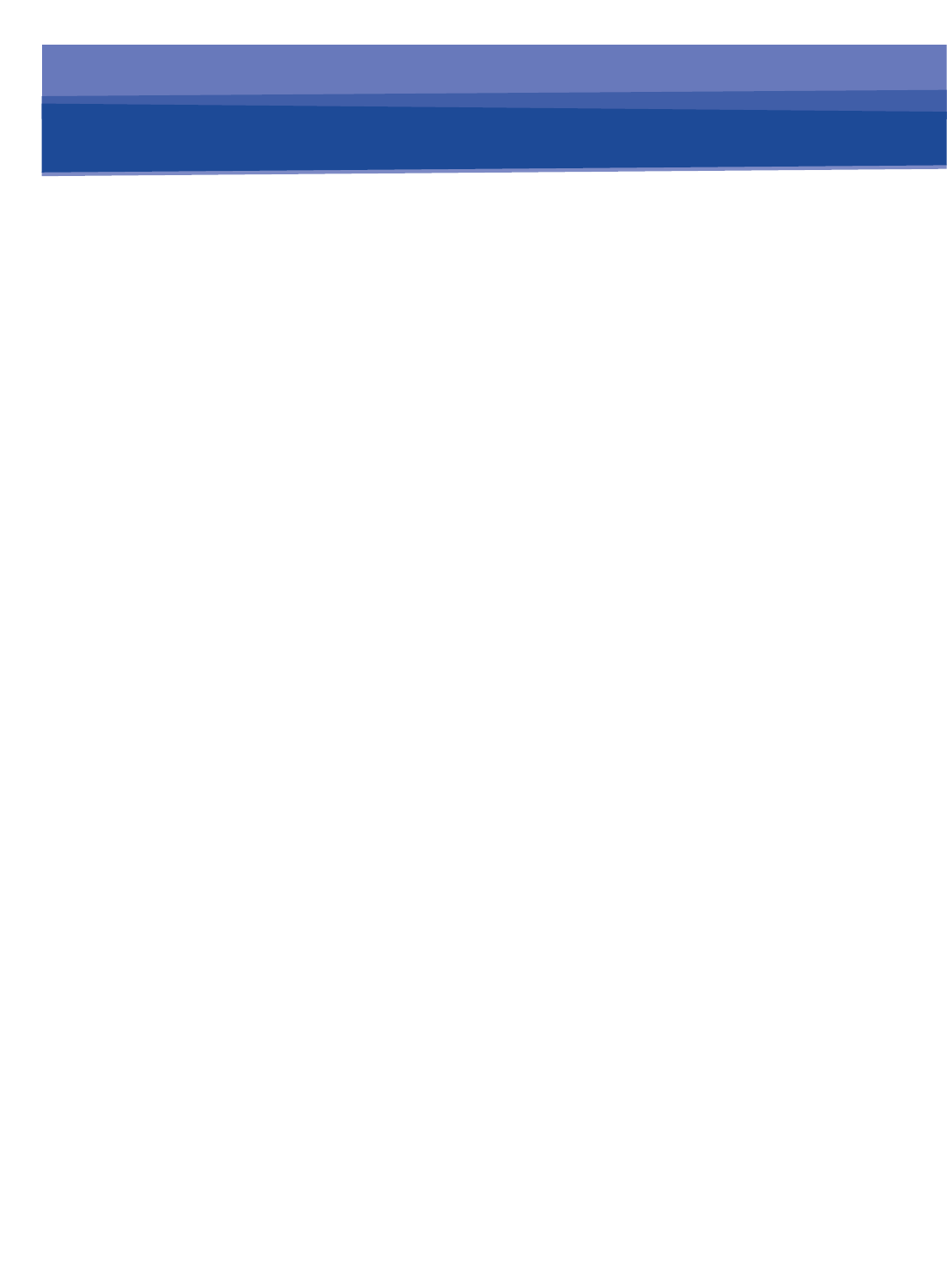# **EXECUTIVE SUMMARY**

The aim of this project was to evaluate the effectiveness of the disability duties as defined by Section 49A of the Disability Discrimination Act 1995. The project objectives were: to develop a framework for evaluation; to evaluate public authorities and the Commission against that framework; and to make recommendations for improving the implementation of the duties.

#### **Methodology**

The methodology included desktop research, stakeholder engagement and consideration of indicators in order to develop an evaluation framework. To evaluate the progress made by public authorities a proportionate random sample was undertaken. Public authority disability action plans and associated annual reports were examined against the framework. Progress of the Commission was evaluated through interviews with Commission staff and stakeholders, alongside a review of key files.

#### **Evaluation**

**The analysis of public authorities** indicated an overall limited implementation of the disability duties, possibly exacerbated by the relatively recent introduction of the duties. There were examples of positive efforts to implement the duties amongst some public authorities sampled. Disability action plans generally complied with the guidance template provided and were almost all available and accessible on the authority website. Notably, associated annual progress reports were not publicised. In terms of content, many of the actions were found to relate to compliance with Section 75 or the Disability Discrimination Act 1995, rather than the disability duties. Overall, there was limited evidence of action relating to promotion of positive attitudes towards disabled people. Similarly, there was limited evidence of actions to encourage participation of disabled people in public life. Even allowing for the short timescale considered in this research, further evidence of progress towards implementing the duties would have been expected even if outcomes were not yet apparent.

**The analysis of the Equality Commission** found that the Commission appears to have put substantive effort into the preparation for the introduction of the disability duties through drafting guidance and publicising the duties via briefings, meetings and events. Since implementation in January 2007, the Commission has undertaken activities to monitor implementation and has further activities planned in relation to ensuring ongoing compliance. Indeed, while there may be some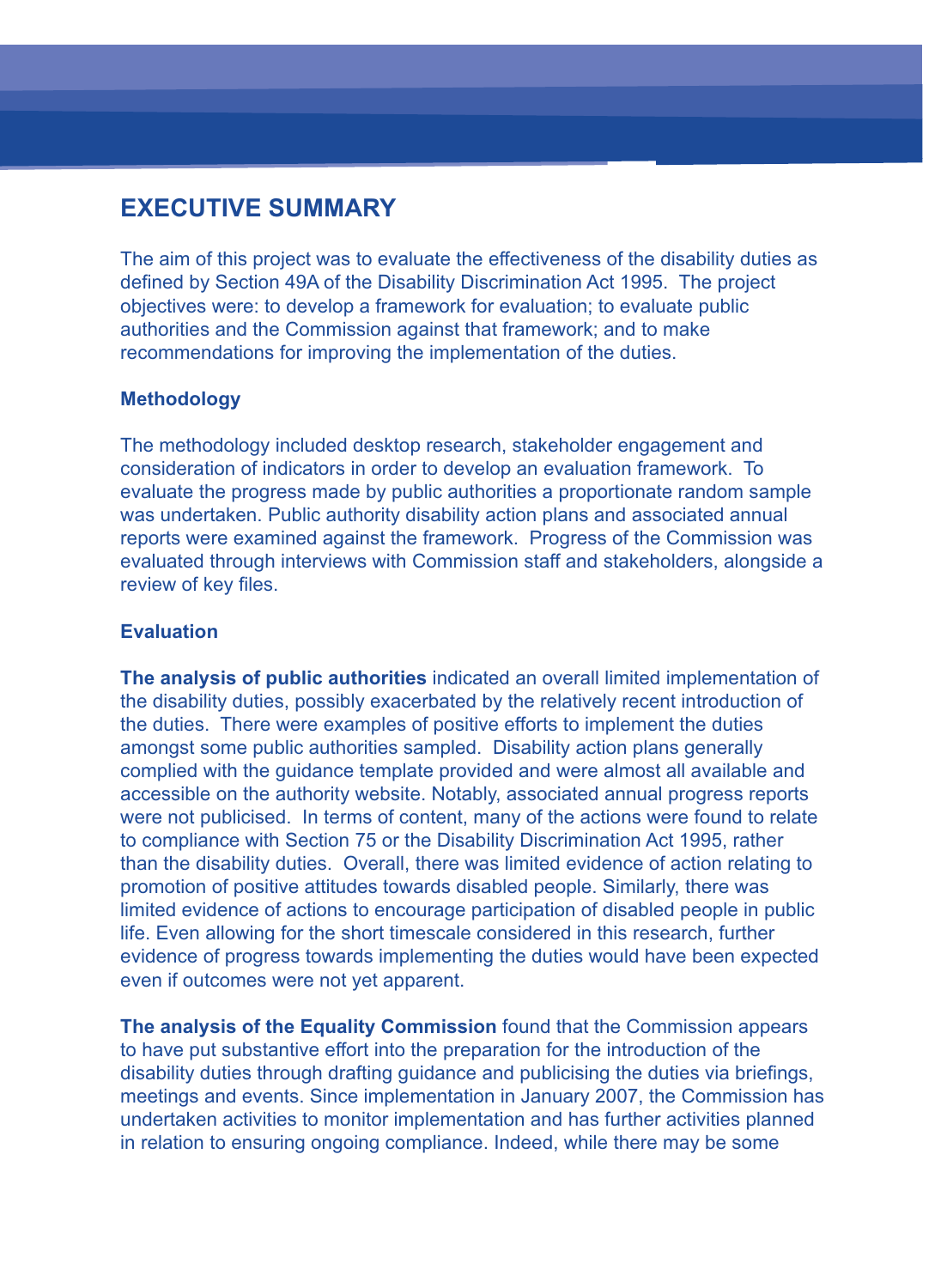issues around stakeholder expectations of the duties and/or interaction with the Commission, the research found that level of satisfaction with the Commission's work was generally high. The guidance produced by the Commission was found to be clear and accessible, with a number of examples of how the duties can be implemented, and a template disability action plan.

#### **Recommendations**

Recommendations were noted for the Commission, public authorities, and Government with regards to improving the efficiency and effectiveness of the implementation of the duties, based on good practice and lessons learned through this project. Recommendations were also made for legislative change (where necessary) to more effectively and efficiently deliver the intended aims of the legislation.

Recommendations for public authorities touch on all aspects of the duties, as progress is required in all areas. Recommendations for the Commission are mainly about further improvements to its efforts. Recommendations for Government are aligned to facilitating improved implementation of the duties.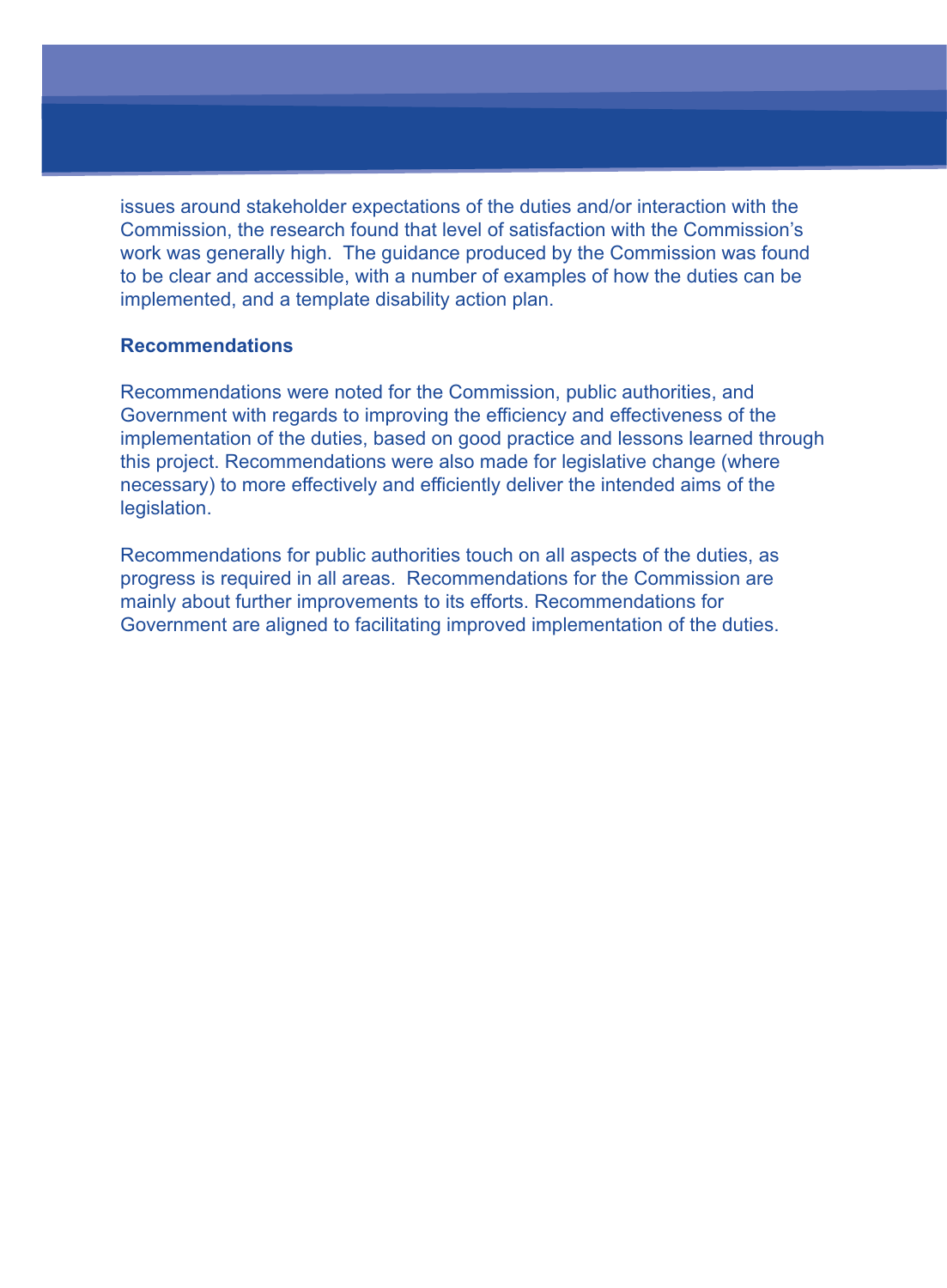**Evaluating the effectiveness of the implementation of the Disability Discrimination (Northern Ireland) Order 2006 Duties:**

# **Research Summary Report**

# **CONTENTS**

| <b>Introduction and Methodology</b>       |                  |
|-------------------------------------------|------------------|
| <b>Objective 1 - Evaluation Framework</b> | $\boldsymbol{4}$ |
| <b>Objective 2 - Evaluation Findings</b>  |                  |
| <b>Objective 3 - Recommendations</b>      | 18               |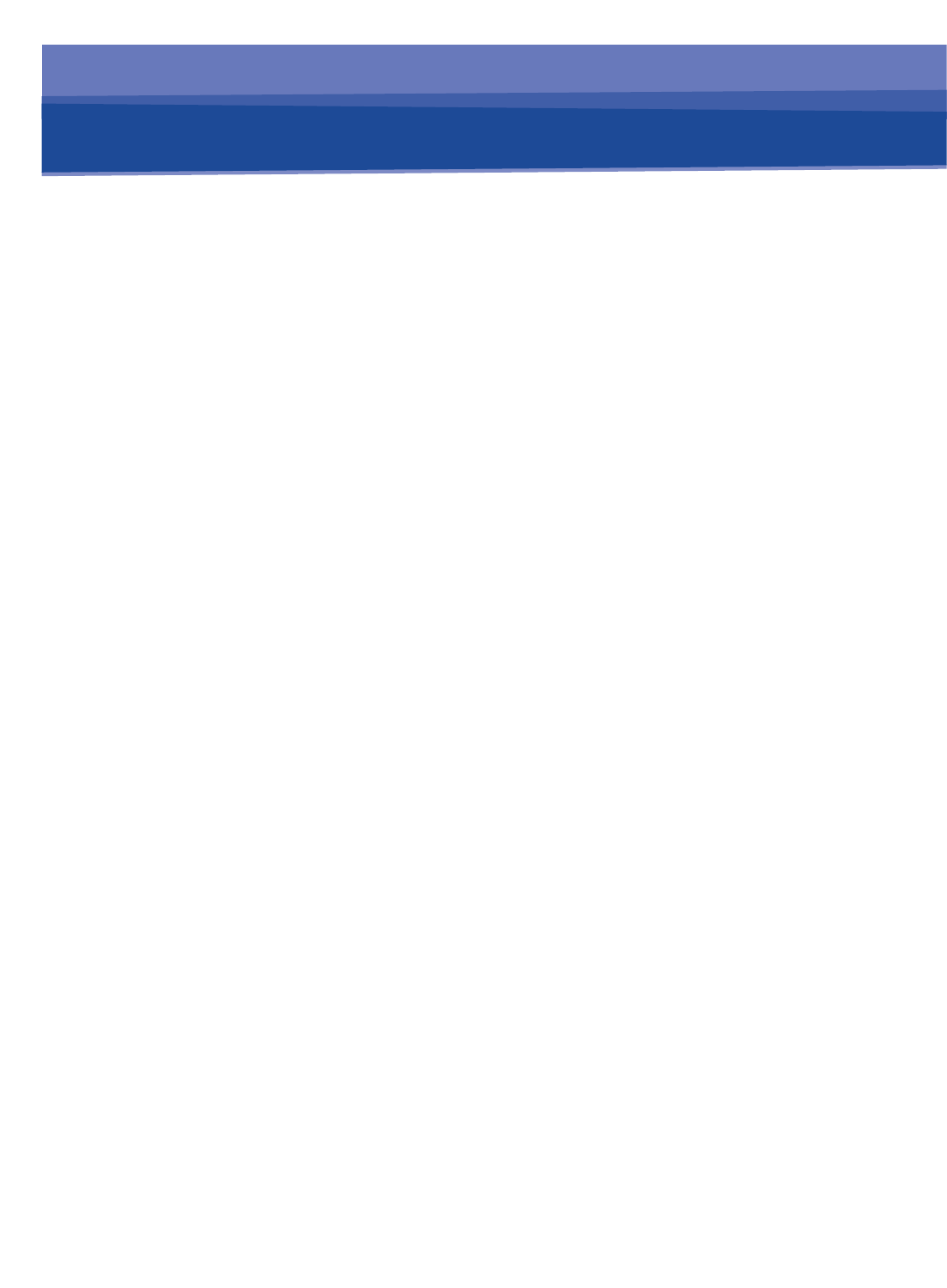# **INTRODUCTION AND METHODOLOGY**

#### **Introduction**

The Disability Discrimination (Northern Ireland) Order 2006 stems from Section 49 of the Disability Discrimination Act 1995 and imposes duties (the disability duties) on public authorities in Northern Ireland to:

- promote positive attitudes towards disabled people; and
- to encourage participation by disabled people in public life.

These duties sit within a framework of other equality legislation in Northern Ireland, notably Section 75 of the Northern Ireland Act and the Disability Discrimination Act 1995. Section 75 created a statutory duty on public authorities in Northern Ireland to have due regard to promote equality of opportunity across the nine protected grounds, including disability.

The Equality Commission for Northern Ireland (the Commission) has a duty to review the effectiveness of the disability duties and must do so by 1 January 2010. To help it to prepare for that, the Commission contracted this independent research project. The aim of the project was to evaluate the effectiveness of the disability duties as defined by Section 49A of the Disability Discrimination Act 1995. The project objectives were:

- 1. To develop a framework for evaluation and related indicators of impact, outcome, output and action/process, that will be relevant to this and any future evaluations of the duties.
- 2. To evaluate progress to date by the Equality Commission for Northern Ireland and by public authorities against that framework.
- 3. To make recommendations, based on the above evaluation, with regards to improving the implementation and impact of the duties and/or changes to the legislation which might further enhance its efficiency and effectiveness.

This report provides a summary of the research findings. Full details relating to the framework development can be found in the related report, entitled 'Evaluating the Effectiveness of the Disability Discrimination (NI) Order 2006 Duties: Research Report – Developing a Framework'. Similarly, full details of the research evaluation findings and recommendations are contained in the report entitled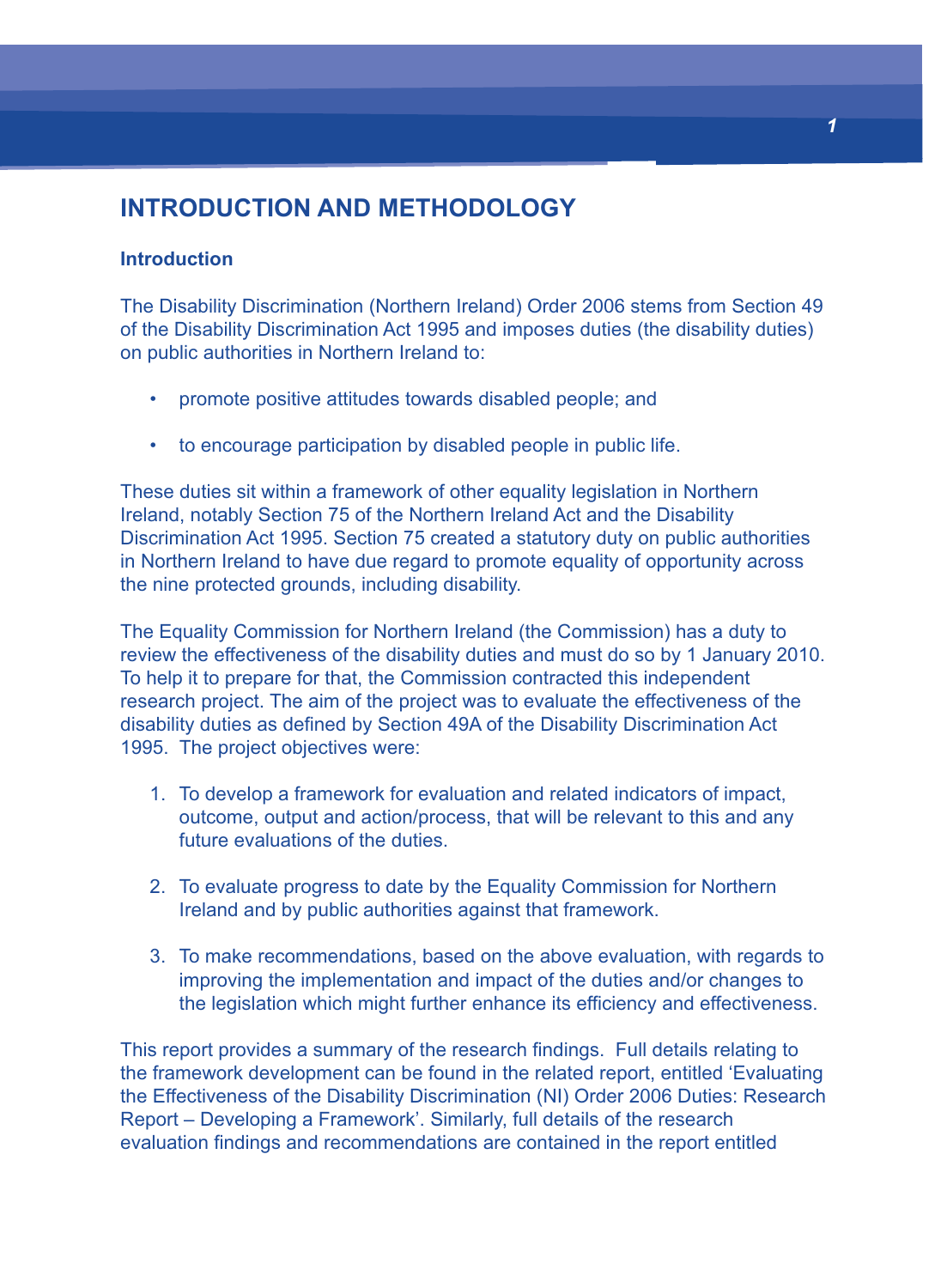'Evaluating the Effectiveness of the Disability Discrimination (NI) Order 2006 Duties: Research Report – Findings'

#### **Methodology**

The processes (methodology) used for this research were as follows:

#### **Objective 1 – Developing the Framework**

- a) Desk Research Legislative Intent and Comparable Best Practice. Desk research was undertaken to identify the legislative intent in developing the duties in Northern Ireland and to see what might be learnt from disability duties and strategies in other jurisdictions. The desk research considered how other duties were implemented, monitored, evaluated and reviewed and sought evidence of the effectiveness of their implementation.
- b) Stakeholder Expectations and Understanding. A number of organisations and people with an interest in the disability duties were consulted for different parts of the research. These included disabled people, to whose lives the duties can make a substantial and tangible difference, and public authorities, at whom the duties are targeted. To ascertain the views of disabled people, questionnaires were sent to organisations representing, or associated with, people with disabilities. Some of the organisations were also interviewed and a focus group was held with disabled people. In addition, public authorities were contacted: firstly by the Commission to notify them of the research; secondly by the researchers if they were selected as a research subject; and thirdly as stakeholders if they had sought support from the Commission.
- c) Developing Indicators. To establish a set of indicators, definitions were first agreed for the terms such as output, outcome, results and impact, consistent with their use to date by the Commission and with HM Treasury's The Green Book. This recognised the need to distinguish the 'outputs' which a policy could deliver from the 'outcomes' which it is anticipated would then follow but which, being also subject to other influences, might not necessarily be within the control of an implementer of the policy. Outcomes were also sub-divided into shorter-term 'results' and longer-term 'impacts'. These terms were then used to describe the processes in the implementation of the disability duties, listing the actions required for each part of the process and the corresponding outputs and desired outcomes. Finally appropriate indicators were suggested for each of the outputs and outcomes listed.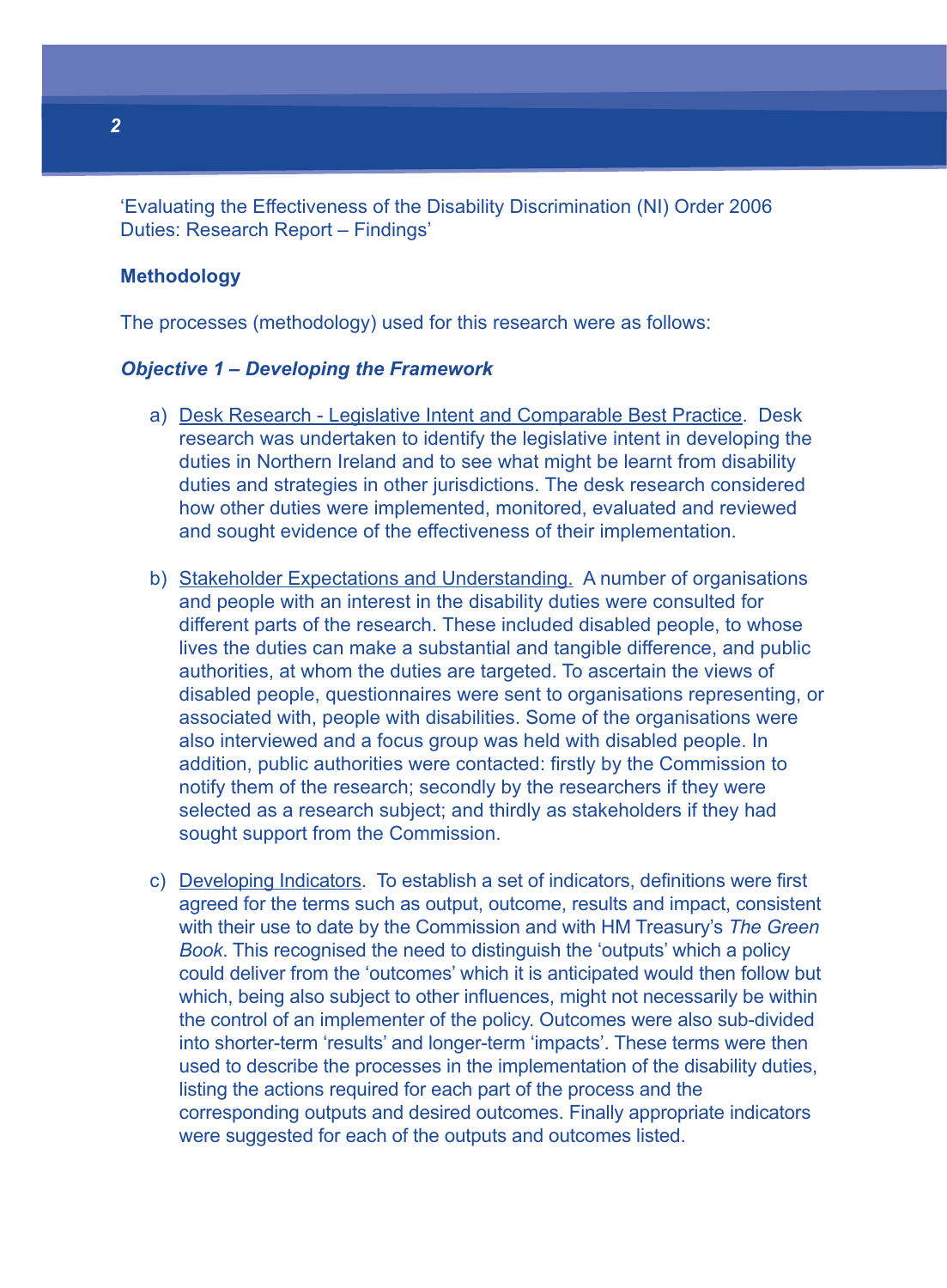d) Evaluation Framework. The outputs from desk research findings, stakeholder feedback, and developing indicators were then used to develop a framework for evaluating the effectiveness of the disability duties. This included progress in relation to the core focus of the duties – improving attitudes towards disabled people and encouraging their participation in public life.

#### **Objective 2 – Evaluating Progress to Date**

To evaluate the progress made by public authorities a random sample of twentyfour authorities, proportionate to the size of the particular sector, was selected. Their disability action plans and annual reports for 2007-2008 were examined in order to assess their reported performance using the framework developed for Objective 1. Disability action plans for the public authorities sample were retrieved from their websites and, where this was not possible, the public authority was asked to provide a copy or, where this was also unsuccessful, the Commission was usually able to provide a copy. The public authority annual progress reports for 2007-2008 were all provided by the Commission.

To evaluate the Commission's progress, interviews were held with relevant Commission staff regarding the strategy and corresponding actions taken by the Commission to implement and support the duties. Further, key parts of the Commission's files were reviewed. In addition, to assess the progress made by the Commission in responding to requests for support, a sample of twenty-four public authorities which were recorded as having requested support were surveyed, using a telephone questionnaire, to obtain their view of the efficacy of the Commission's response.

#### **Objective 3 - Making Recommendations**

At each stage in the research recommendations were noted both for the Commission, the public authorities and Government with regards to improving the efficiency and effectiveness of the implementation of the duties, based on good practice and lessons learned through this project, and for legislative change (where necessary) more effectively and efficiently to deliver the intended aims of the legislation. The recommendations thus identified are presented at the end of the report.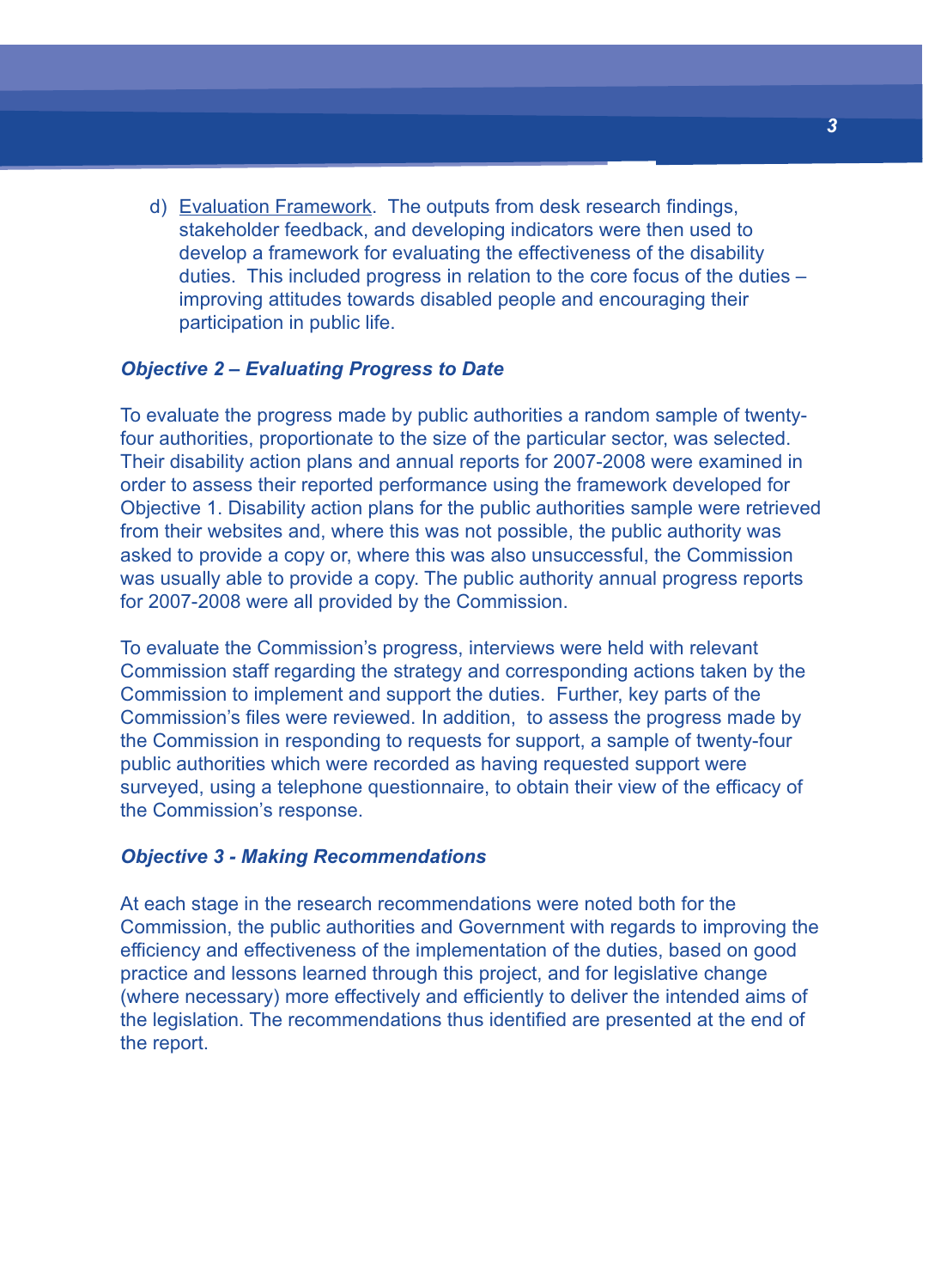# **OBJECTIVE 1 – EVALUATION FRAMEWORK**

The first objective was to develop a framework, including related indicators that would be relevant to this and any future evaluation undertaken "to keep under review the effectiveness of the duties".

To assist with the development of an appropriate framework and indicators, the context and legislative intent of the duties and the relationship between the duties and Section 75 were considered and disability provisions in other jurisdictions were reviewed for possible examples. The issues involved in promoting positive attitudes and participation in public life were then considered, as these are the key aspects of the disability duties.

Additionally the researchers engaged with disabled stakeholders and nongovernmental organisations to ascertain their ideas and views on the disability duties and on the public authority and Commission implementation of the duties.

The literature review indicated that, with the exception of the Great Britain Disability Discrimination Act provisions, there are no other provisions that are particularly comparable to the disability duties in Northern Ireland. Whilst the review of practice elsewhere helped to identify good practice in anti-discrimination, the only other jurisdiction which had comparable 'positive duties' is Great Britain, and it provided no examples of specific indicators to evaluate progress. This background research therefore contributed to further understanding of the context but could not be used directly in developing indicators for the framework.

The implications drawn from the other parts of the literature review included:

- a) There is a need for indicators that will cover the implementation of the disability duties, in particular measuring whether public authorities have complied with Commission guidance, what measures they have taken to promote positive attitudes and encourage their participation in public life; and to engage with disabled people.
- b) Indicators should be considered for "actions taken" to promote positive attitudes toward disabled people and encourage their participation in public life.
- c) There is a need for indicators of "positive culture change" such as, the proactive promotion of positive attitudes and participation.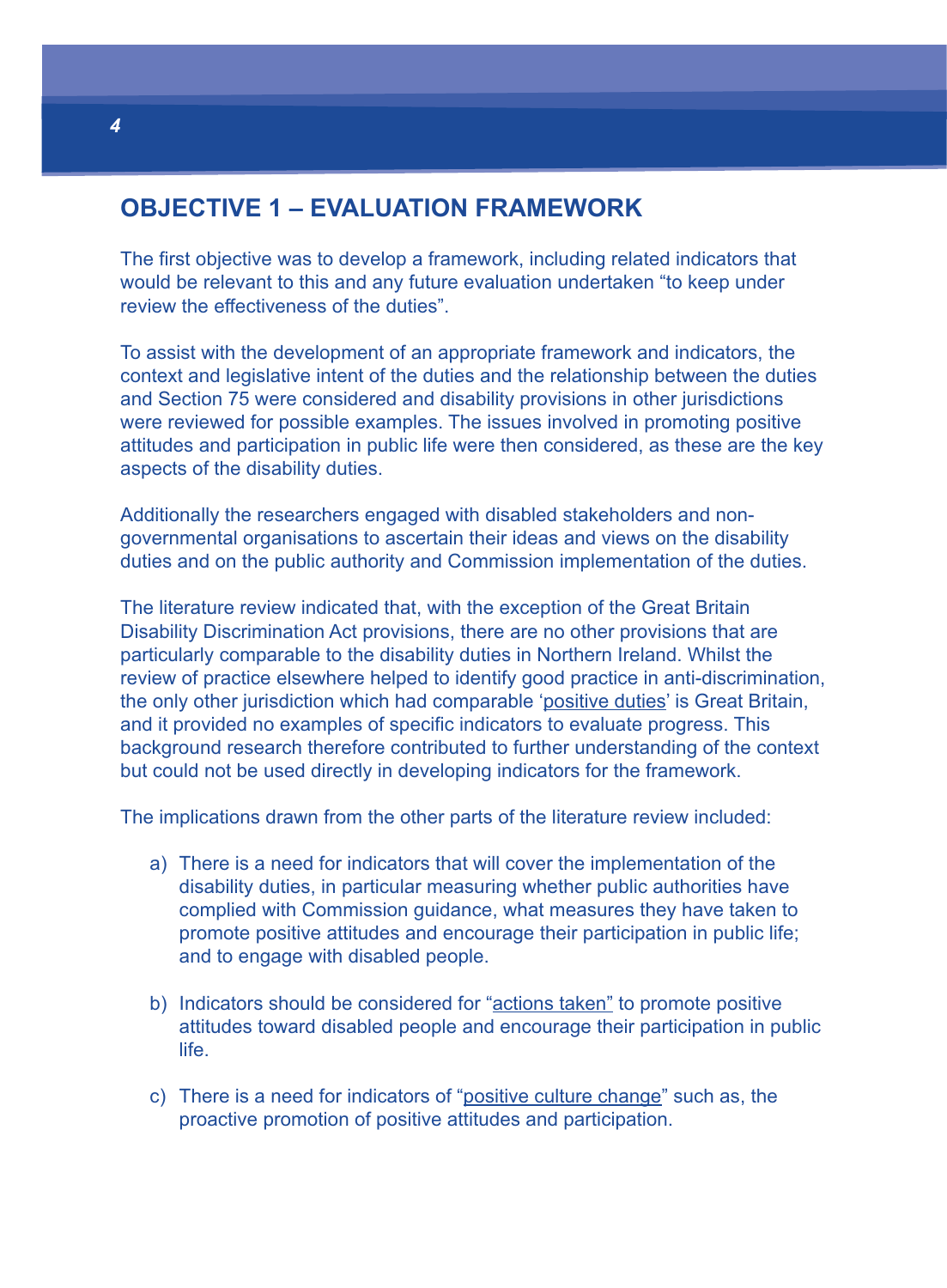- d) Examples of compliance and good practice in implementation of the disability duties exist and can be drawn upon when implementing or evaluating the duties.
- e) The indicators should cover (and thus provide evidence of) the "impact" of implementation as well as just the "actions" and they should also cover public authority "consultation" and "compliance" with Commission guidance and the legislation.

The conclusion from the desk research was that ideas for an appropriate framework and indicators were informed by, but could not be based directly on, good practice elsewhere. The development of indicators thus had to be done primarily from first principles and therefore, in order to develop a framework for evaluating the effectiveness of the disability duties, the key components of the implementation of the duties were first identified and defined. Then, based on what is stipulated in the duties, details could be laid out for what should be done for each part of the duties, and at each stage, and practical indicators suggested for these components.

The output from this was an evaluation framework which presents the relevant components of the duties for public authorities and the Commission as well as for the overall performance of the duties themselves and, for each of the identified components, presents what is expected in terms of:

the "process" (and its component "actions");

the targeted "output" from the process and the output indicators;

the desired "outcomes (results)" and indicators of them;

the anticipated consequential "outcomes (impacts)" and indicators of them.

The framework summarises the processes evaluated as set out below.

#### **Public Authorities**

- PA1 The creation of a Disability Action Plan.
- PA2 The provision of training on disability equality legislation and disability awareness.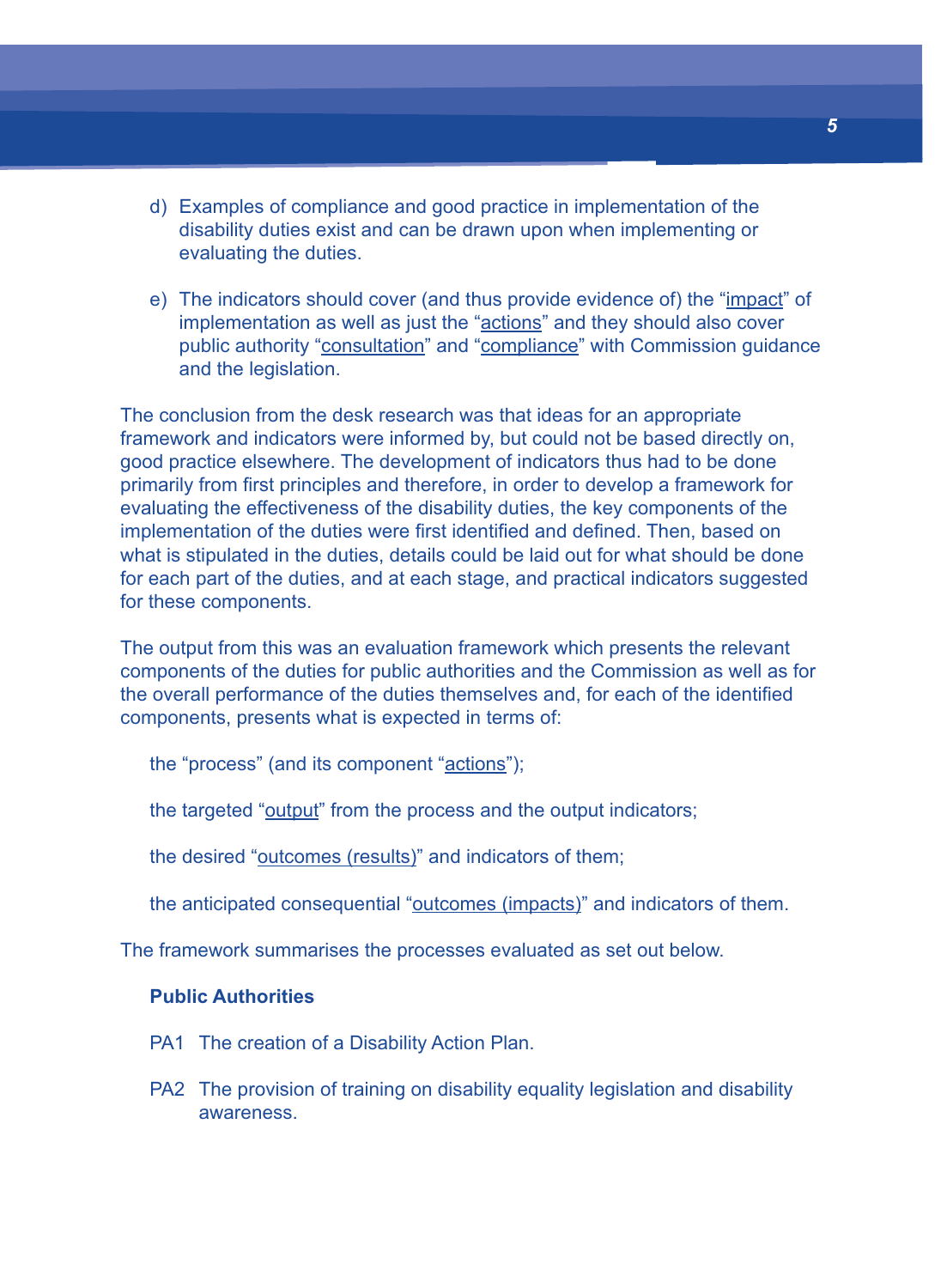- PA3 The provision of guidance by the public authority.
- PA4 The promotion of positive attitudes towards disabled people.
- PA5 Encouraging disabled people to participate in public life.
	- a Recruiting to public life positions.
	- b Participation in public life.
- PA6 Encouraging others to promote the participation of disabled people in public life.

#### **Equality Commission for Northern Ireland**

- EC1 The provision of statutory guidance on the duties
- EC2 The provision of other (non statutory) information / support
- EC3 Responding to requests for support
- EC4 Following good practice and acting in keeping with the spirit of duties
- EC5 Keeping legislation under review
- EC6 Keeping implementation by public authorities under review
- EC7 Compliance and enforcement

#### **The Effectiveness of the Disability Duties**

- DD1 Effective implementation of the duties by public authorities.
- DD2 Effective fulfilment of the duties by the Commission.
- DD3 Legislators consider the Commission's papers and review the legislation.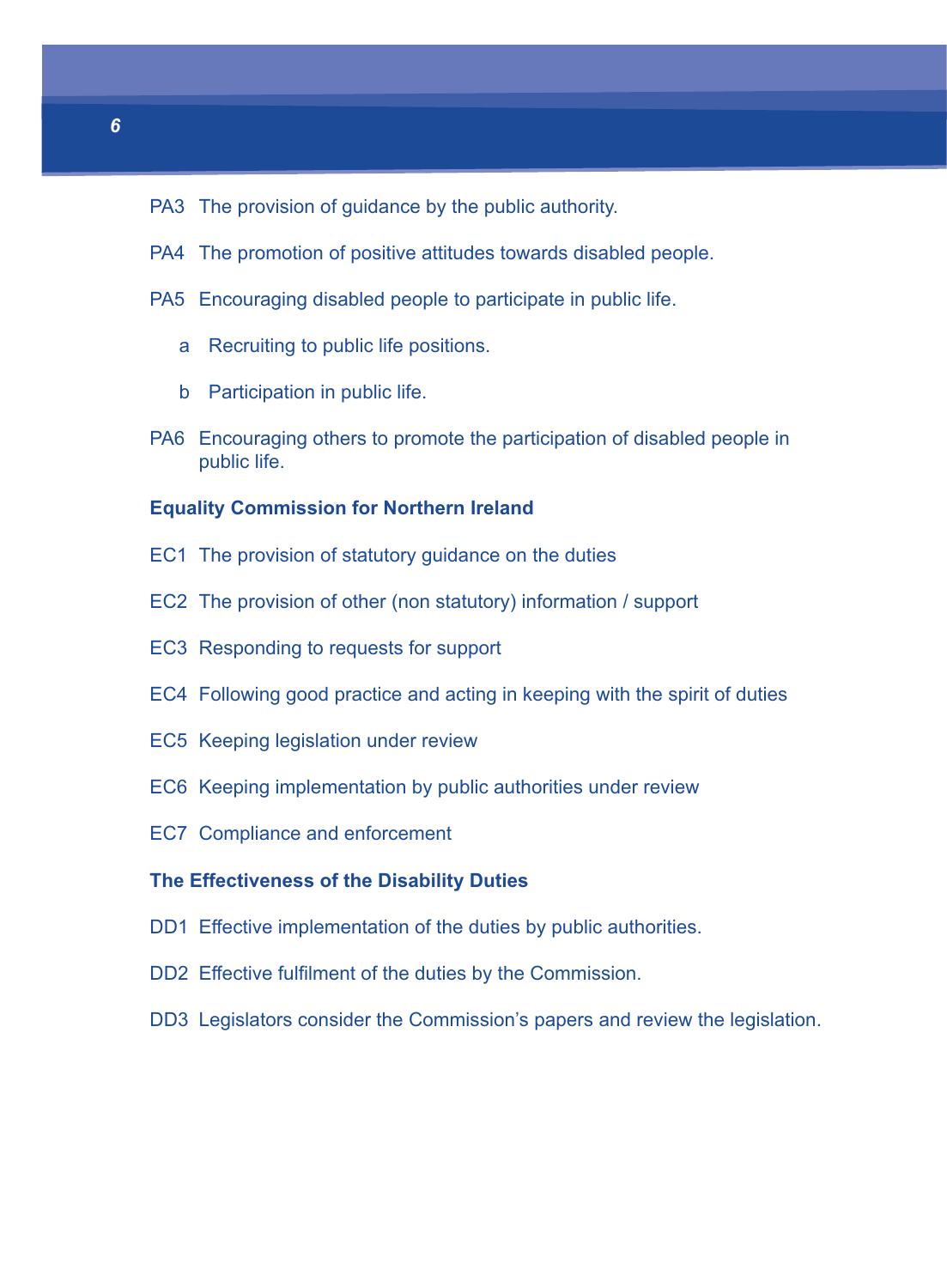# **OBJECTIVE 2 - EVALUATION FINDINGS**

Under the legislation both public authorities and the Commission have specific duties that they must deliver. The evaluation framework developed for Objective 1 identifies the specific processes which are required by those duties and recommended in the Commission's guidance and, for each of those processes, lists the anticipated outputs and outcomes (results and impacts) and the means by which their achievement might be indicated. This evaluation framework was thus used to evaluate the progress made by the public authorities and the Commission.

The legislation also requires the Commission to "keep under review the effectiveness of the duty imposed by [section 49A of the Disability Discrimination Act 1995]" and additionally to "prepare and publish a report on the effectiveness of the duty" by January 2010. Given that the duties were only introduced in 2007, and much of the progress was still only at the 'output' stage, the weight of this research was on process evaluation. Evidence of progress towards outcomes was, however, expected.

#### **Public Authorities Evaluation**

The evaluation framework summarises the processes that public authorities are required to undertake, under the following headings:

- PA1 The creation of a Disability Action Plan.
- PA2 The provision of training on disability equality legislation and disability awareness.
- PA3 The provision of guidance by the public authority.
- PA4 The promotion of positive attitudes towards disabled people.
- PA5 Encouraging disabled people to participate in public life.
	- a Recruiting to public life positions.
	- b Participation in public life.
- PA6 Encouraging others to promote the participation of disabled people in public life.

The evidence of progress made by public authorities sampled was limited to their Disability Action Plans and their annual reports for 2007-2008. As much of this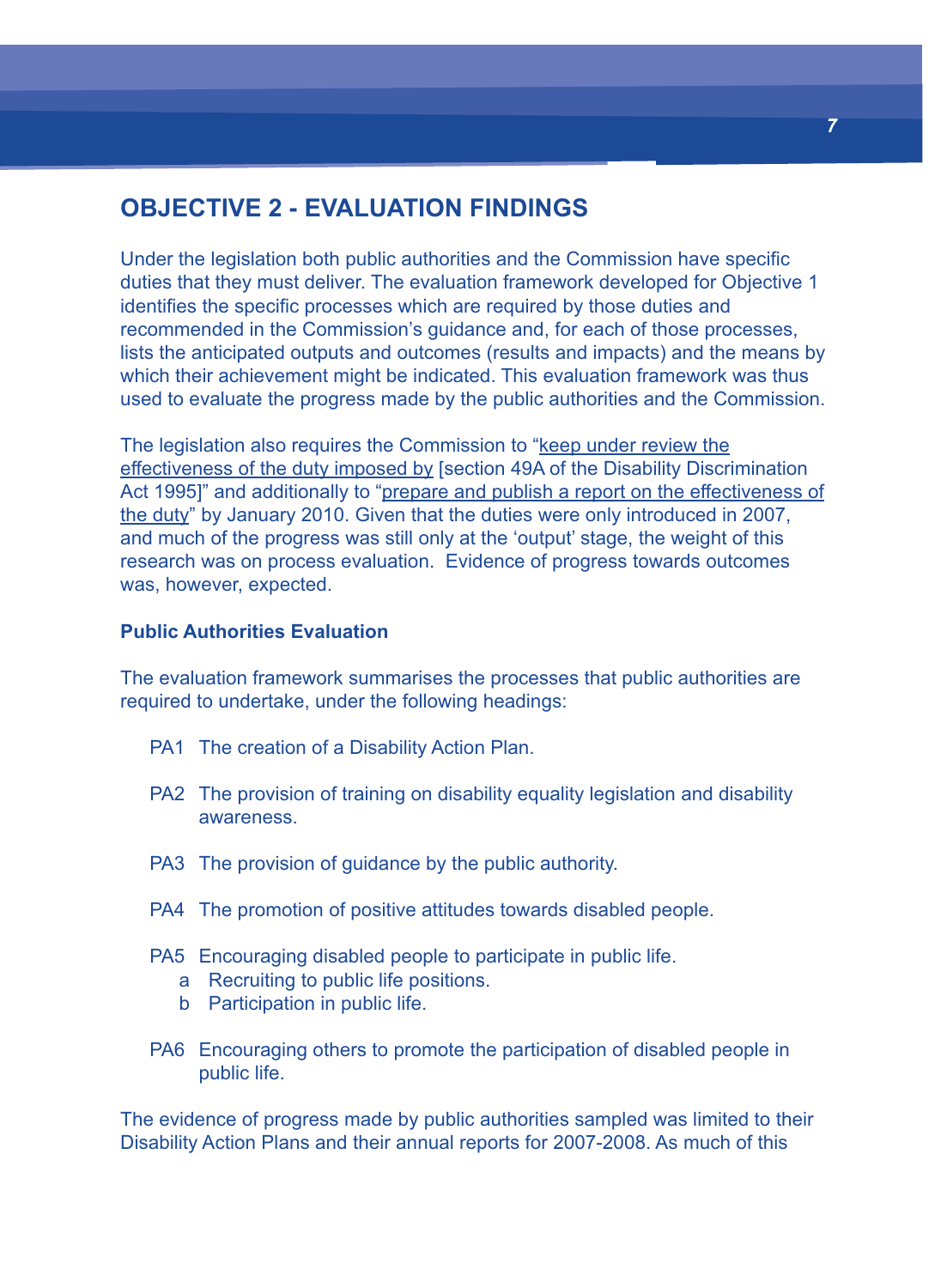progress was still only at the 'output' stage the weight of the evaluation was on process and output indicators. The evaluation did consider outcome (result and impact) indicators, or progress towards the same, and, while evidence was not anticipated at this early stage of implementation of the duties, the research did expect to find processes in place to collect that evidence.

#### **Conclusions about the Public Authorities**

The majority of public authorities had followed the Commission guidance template to some extent. However, not all of the resulting actions could be said to be meaningful, for example none were outcome focused, some had no indicators, and over half had vague timescales. Further, many actions related to Section 75/Disability Discrimination Act 1995 compliance, rather than achieving the disability positive duties.

Other findings from the evaluation included:

- a) The Commission's guidance states that action plans and annual reports should be made available on the public authority's website. All but three public authorities sampled did have their action plan available on their website. However, none of the public authorities had their disability annual report on their website.
- b) Measurement of effectiveness of actions and quantification of outcomes are essential to ensuring the effectiveness of the duties. None of the action plans provided information in relation to monitoring the implementation of the duties, although two public authorities planned to develop this, and one public authority provided information on monitoring training.
- c) Half the public authorities surveyed made no reference to producing guidance or had no action measures on guidance and very little was said about the distribution, publicising and monitoring of the guidance that was produced.
- d) Additionally consultation is a key means by which to gather data to help develop action plans that will meet disabled people's needs. One quarter of public authorities had provided detailed information on consultation with disabled people; three quarters provided limited or no information.
- e) Very few public authorities reported on any action measures relating to promoting positive attitudes towards disabled people. The overall impression in this area is that some public authorities have identified some constructive actions but very few have been implemented or completed.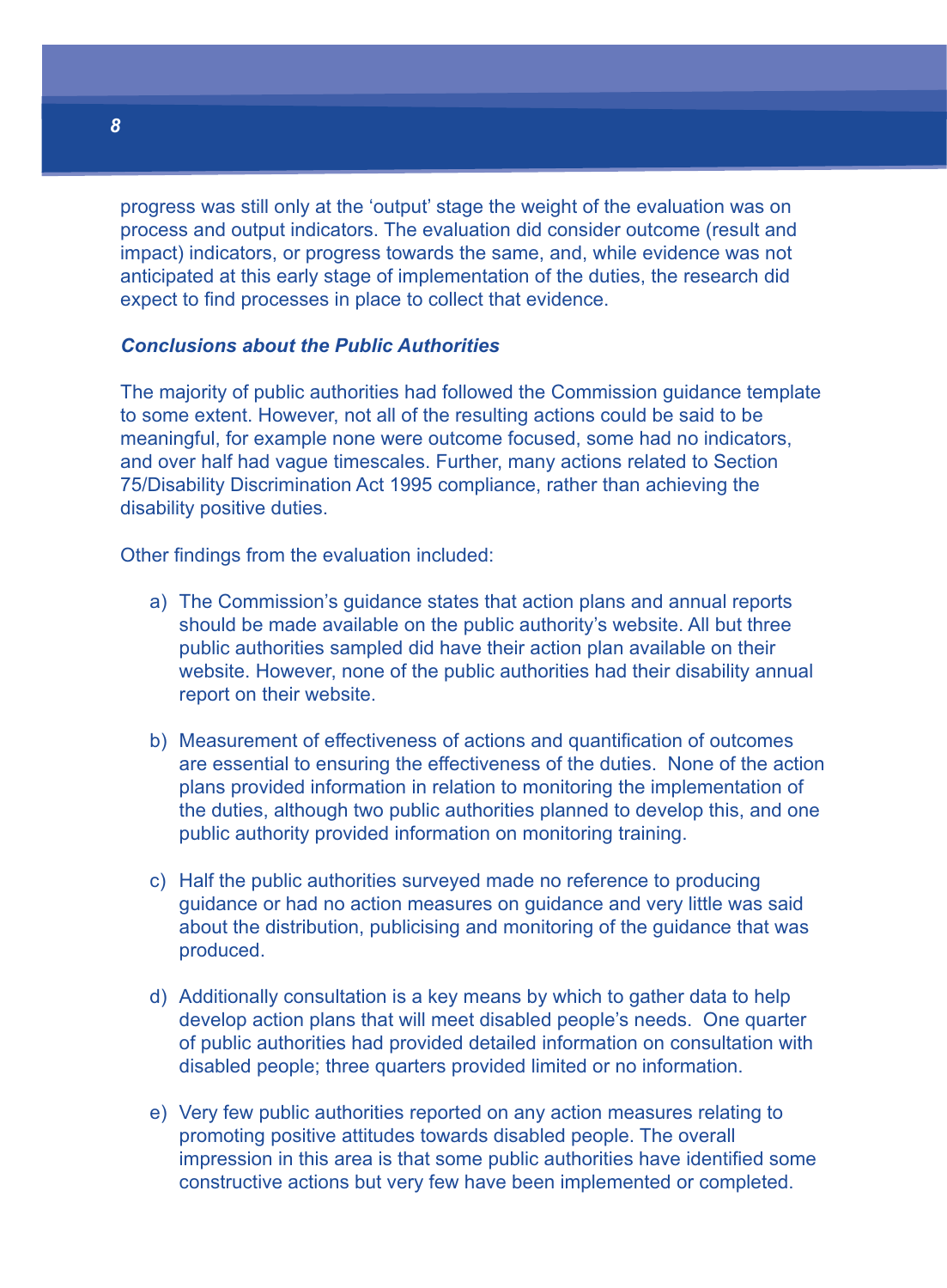- f) A few public authorities made reference to promoting aspects of public life participation (working groups, forums, committees, and public appointments) that reflected the definition of public life provided in the Commission guidance. However, a majority of public authorities did not provide evidence of meeting any of the framework indicators relating to the recruitment of disabled people to public life positions.
- g) Very few public authorities had noted any actions relating to encouraging the participation of disabled people in public life beyond formal public appointments.
- h) Public authorities are required to promote positive attitudes towards disabled people amongst partner organisations. Over half of the public authorities provided no information relating to encouraging others to promote the participation of disabled people in public life.

On the whole the public authorities assessed provided little evidence of going beyond Disability Discrimination Act compliance to meet the disability duties. Even allowing for the short timescale considered in this research, further evidence of progress towards implementing the duties would have been expected even if outcomes were not yet apparent. In conclusion, the evaluation indicated that the process could, at best, be described as being at an early stage and, at worst, as indicating a low level of compliance.

#### **Equality Commission Evaluation**

The evaluation framework also covers the Commission work undertaken under the disability duties. As the body tasked with monitoring and enforcing the duties and all equality law relevant to Northern Ireland, it is essential that the Commission is seen to follow the same standards and good practice to which it is holding others.

The evaluation framework summarises the processes that the Commission is required to undertake under the following headings:

- EC1 The provision of statutory guidance on the duties
- EC2 The provision of other (non statutory) information / support
- EC3 Responding to requests for support
- EC4 Following good practice and acting in keeping with the spirit of duties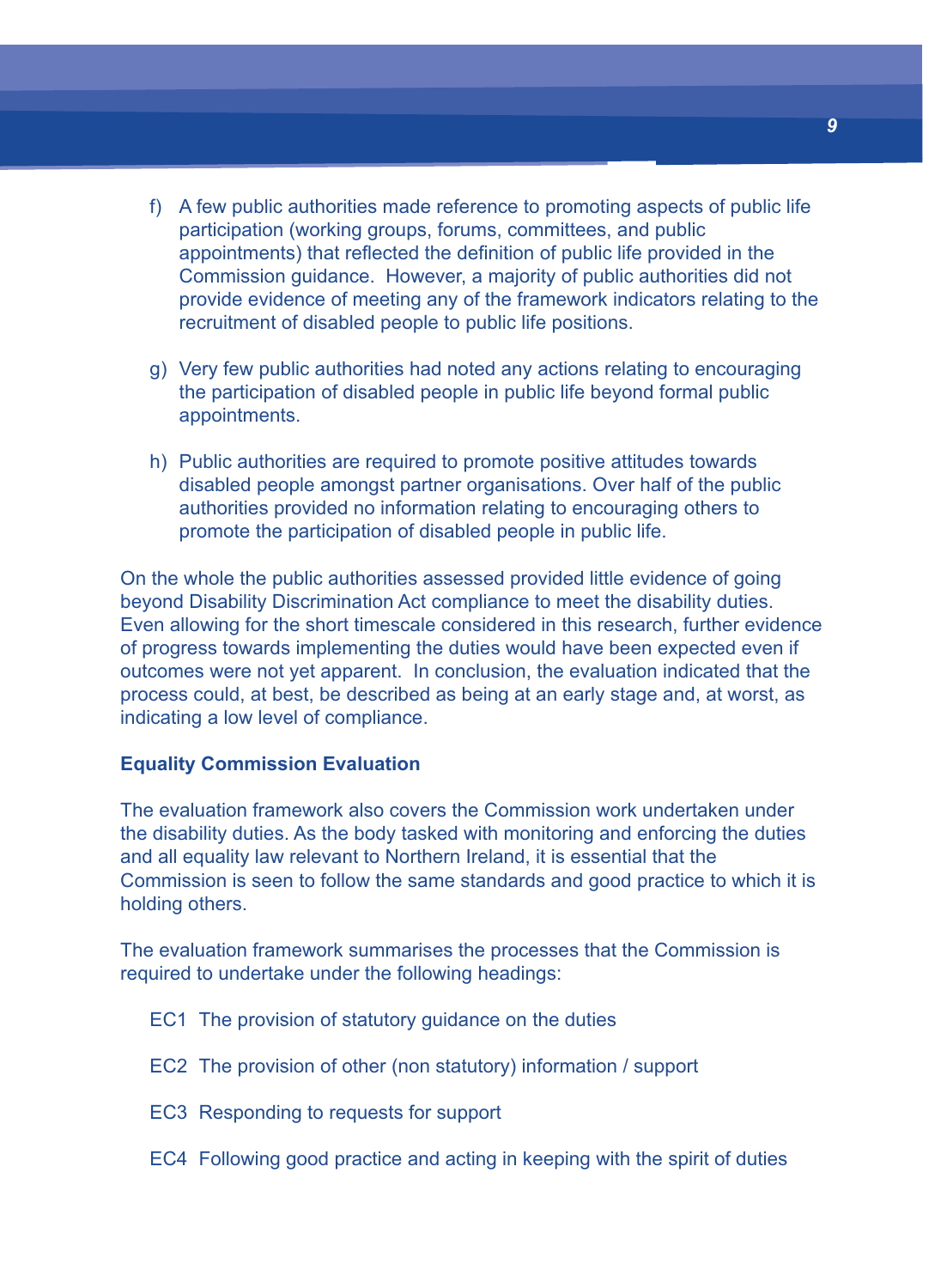- EC5 Keeping legislation under review
- EC6 Keeping implementation by public authorities under review
- EC7 Compliance and enforcement etc

The evaluation of the Commission was undertaken through interviews with key staff, through access to the files relating to the disability duties, and through a sample survey of public authorities.

#### **Conclusions about the Equality Commission**

The research found that the Commission appears to have put substantial effort into the preparation for the introduction of the disability duties through drafting the guidance and publicising the duties via briefings, meetings and events. It had consulted with a range of stakeholders and drawn on the GB disability equality duties guidance to develop the statutory guidance which it published and distributed printed copies to all public authorities as well as making it available on its website. The guidance was evaluated as being clear and accessible, with a number of examples of how the duties can be implemented, and included a template disability action plan.

Other findings from the evaluation included:

- a) The Commission responded to requests for speakers on the disability duties and also produced an annual reporting template to assist public authorities to meet their duty to report annually on progress regarding the duties. It also produced some useful non-statutory guidance on the duties in response to specific enquiries, though this could usefully be made more widely available.
- b) The Commission received and responded to contacts regarding the duties, and held advice and sectoral meetings. A survey of twenty four public authorities who had had specific ad hoc contact with the Commission about the disability duties found that those authorities were aware that the Commission offered guidance and support and were generally very pleased with the response they received to their particular queries or concerns. In many cases the members of Commission staff concerned were especially commended for their understanding, willingness and clarity and for going out of their way to be helpful.
- c) The Commission's publications on the disability duties are accessible, as is its website which meets industry standards on accessibility. It has provided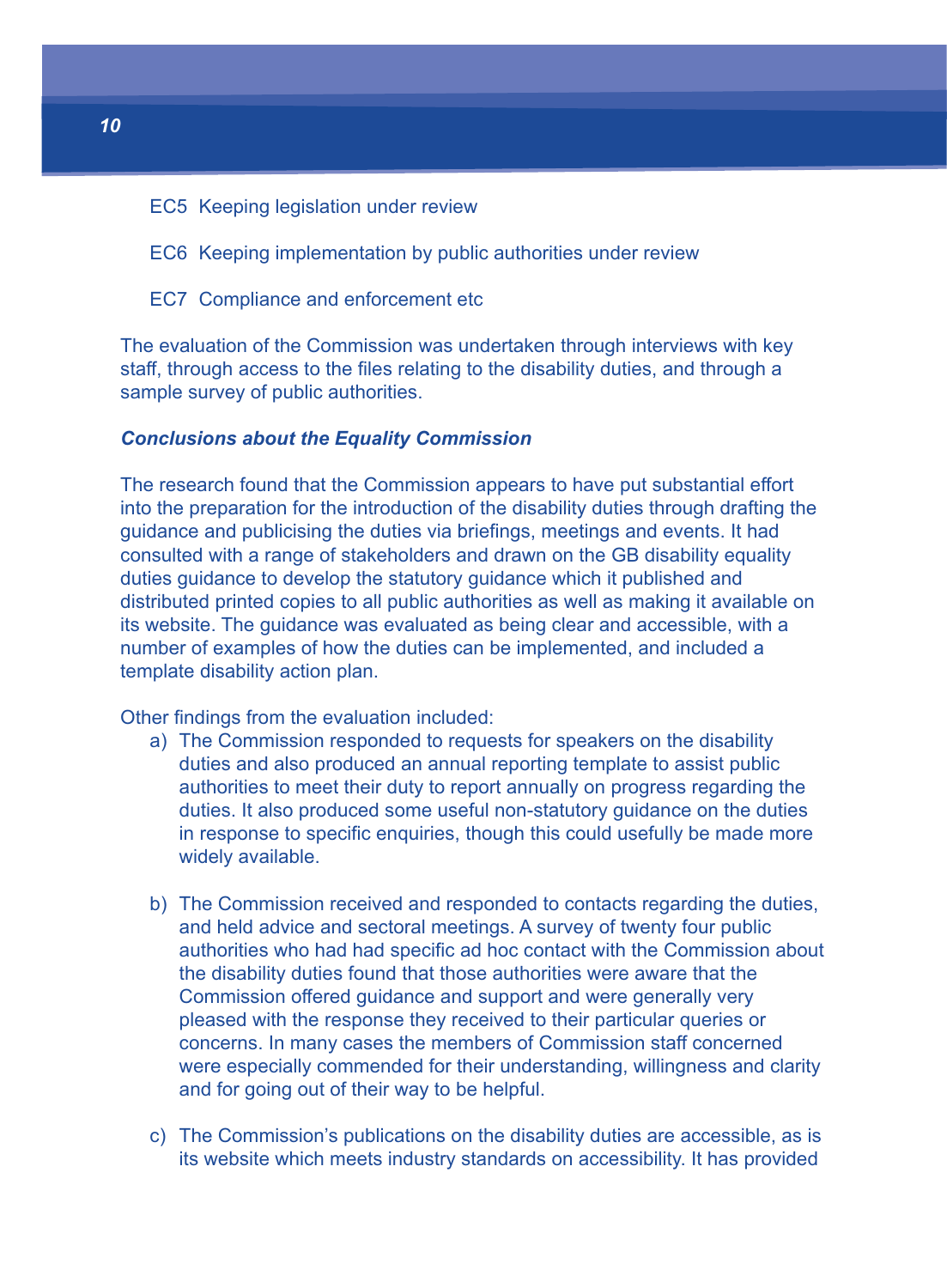its entire staff with training and briefing papers on the disability duties.

- d) The Commission recorded and acknowledged receipt of disability action plans from all public authorities who provided them, and undertook a review of a strategic sample of 35 of these plans. It provided a report to the Northern Ireland Assembly identifying the public authorities who had failed to comply with the duty to submit a disability action plan.
- e) The Commission also received public authority disability annual reports but has not yet conducted a review of these due to strategic decisions regarding use of available resources.
- f) The lack of formal enforcement powers of the Commission, essentially only being able to "name and shame" public authorities in the report to the Assembly, has, in the researchers' view, hampered the Commission's ability to effect meaningful action where a public authority has not taken steps to comply with its duties.

The evaluation highlighted the short timescale in which the disability duties were implemented, but also the limited resources which the Commission had available to implement their duties. The Commission has begun preparations to meet its duty to keep the legislation under review. This research will contribute to the Commission's report on the duties which is required to be published by January 2010.

#### **Disability Duties Evaluation**

Following its evaluations of the progress made by the public authorities and the Commission, the research report provides an overall analysis of the implementation of the effectiveness of the disability duties themselves. The evaluation framework distilled the processes of the disability duties under the following headings:

- DD1 Effective implementation of the duties by public authorities.
- DD2 Effective fulfilment of the duties by the Commission.
- DD3 Legislators consider the Commission's papers and review the legislation.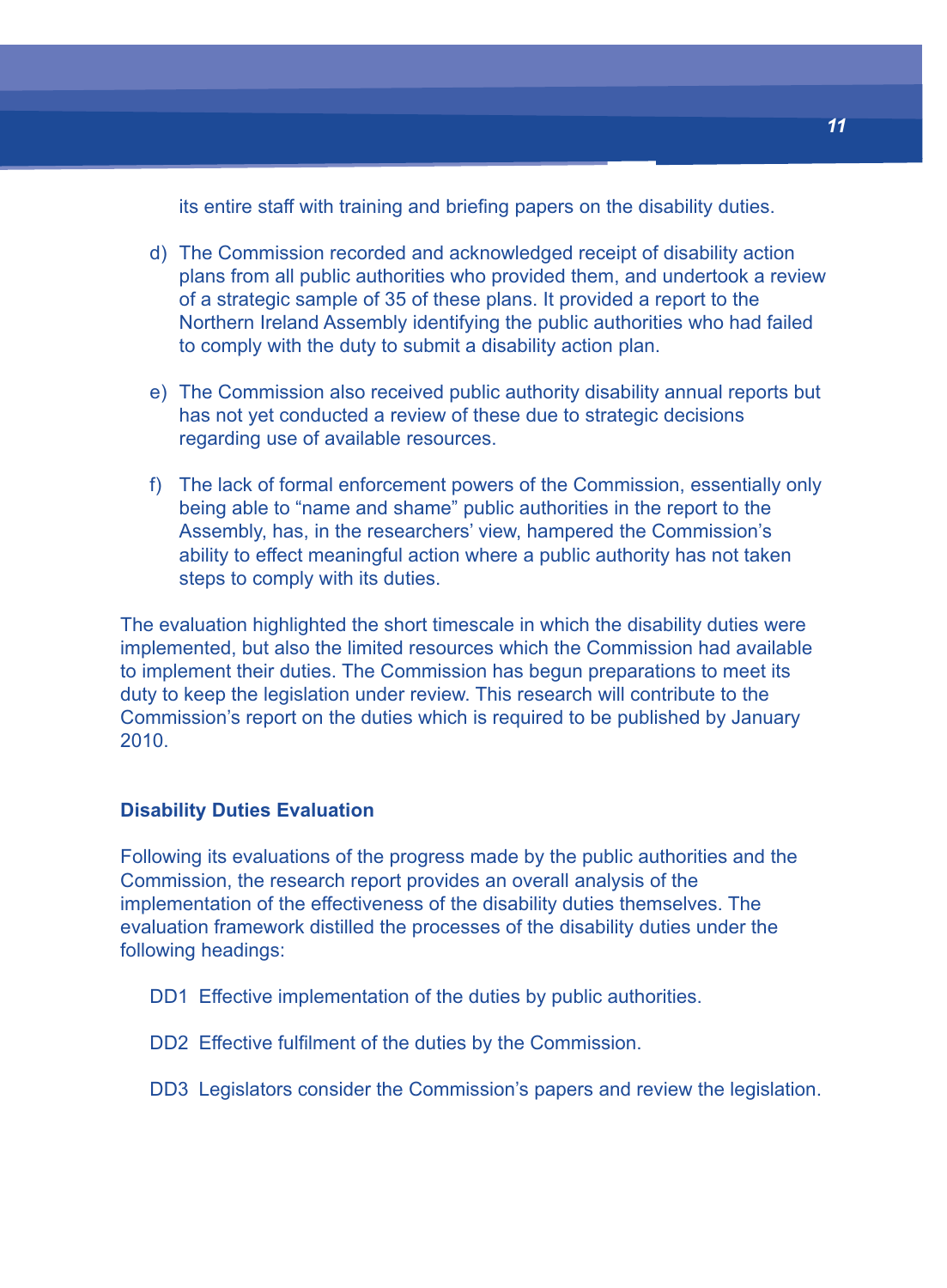#### **DD1 Effective implementation of the duties by public authorities.**

The public authorities should comply with the duties as indicated by:

- a) The indicators highlighted in the public authority sections above.
- b) The disability action plans and annual reports published by the public authorities and lodged with the Commission.
- c) The number of public authorities deemed to be compliant by the Commission and by independent evaluation.

These indicators are now considered in turn.

- a) The indicators highlighted in the evaluation of public authorities section above:
	- To assess the effective implementation of the duties by public authorities the researchers used the indicators considered under the public authorities section.
	- As highlighted in the sections above some public authorities appear to be trying to meet the duties, however many have yet to develop and implement effective, outcome focused, measurable actions. Others appear to be taking a perfunctory approach to compliance with the duties. There still appears to be a lack of understanding by some public authorities who believe, incorrectly, that their Section 75 exemption also applies to the disability duties. There also appears to be a lack of understanding as to the purpose or extent of the duties, with many public authorities citing actions which are Disability Discrimination Act or Section 75 compliance actions, rather than meeting the disability duties.
	- The researchers did however note the willingness of all public authorities contacted, in the course of this research, to support this project and the consistently positive responsive about the need for the disability duties.
- b) The disability action plans and annual reports published by the public authorities and lodged with the Commission.
	- The timely publication of disability action plans and annual reports and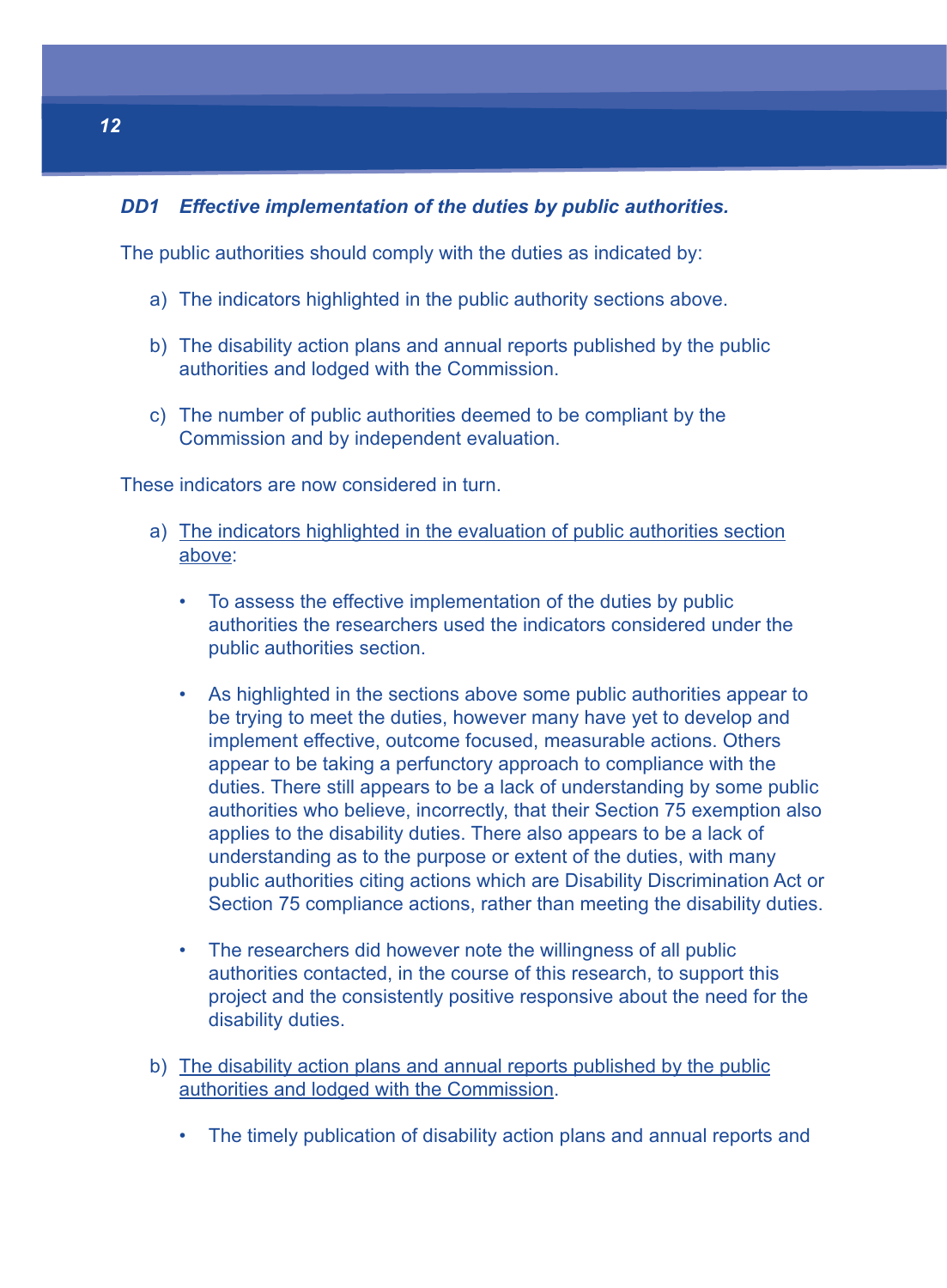submission to the Commission is a key indicator of compliance with the duties; therefore the researchers looked for evidence of this.

• The Commission Annual Report 2007-8 states:

"The deadline for the production by all designated public authorities of Disability Action Plans was early in the current year. It was gratifying that the great majority of authorities submitted their Plans to the Commission by the appointed date but a considerable source of disappointment that a not insignificant number did not do so."

• The Commission annual report 2007-8 further states that "By the year end, 178 (92%) of plans had been submitted."

This statement raises a concern that 8% of public authorities who were due to have submitted by a disability action plan by 31 June 2007, had still not done so by 31 December 2007, six months after the due date.

- It should be noted that some public authorities which were in the process of being restructured were given a submission date of 31 December 2007 to allow them time to submit their plans. The Commission's records show that 100% of these plans were submitted on time.
- c) The number of public authorities deemed to be compliant by the Commission and by independent evaluation.
	- The number of public authorities deemed to be compliant by the Commission or by independent evaluation is also a key indicator of whether public authorities are effectively implementing the duties; therefore the researchers sought evidence of this.
	- Due to the lack of consolidated information in the Commission's files it was unclear how many public authorities had been deemed to be compliant by the Commission. However discussion with Commission staff highlighted that they had sent formal revision letters to three government departments and were intending to send further letters to other public authorities.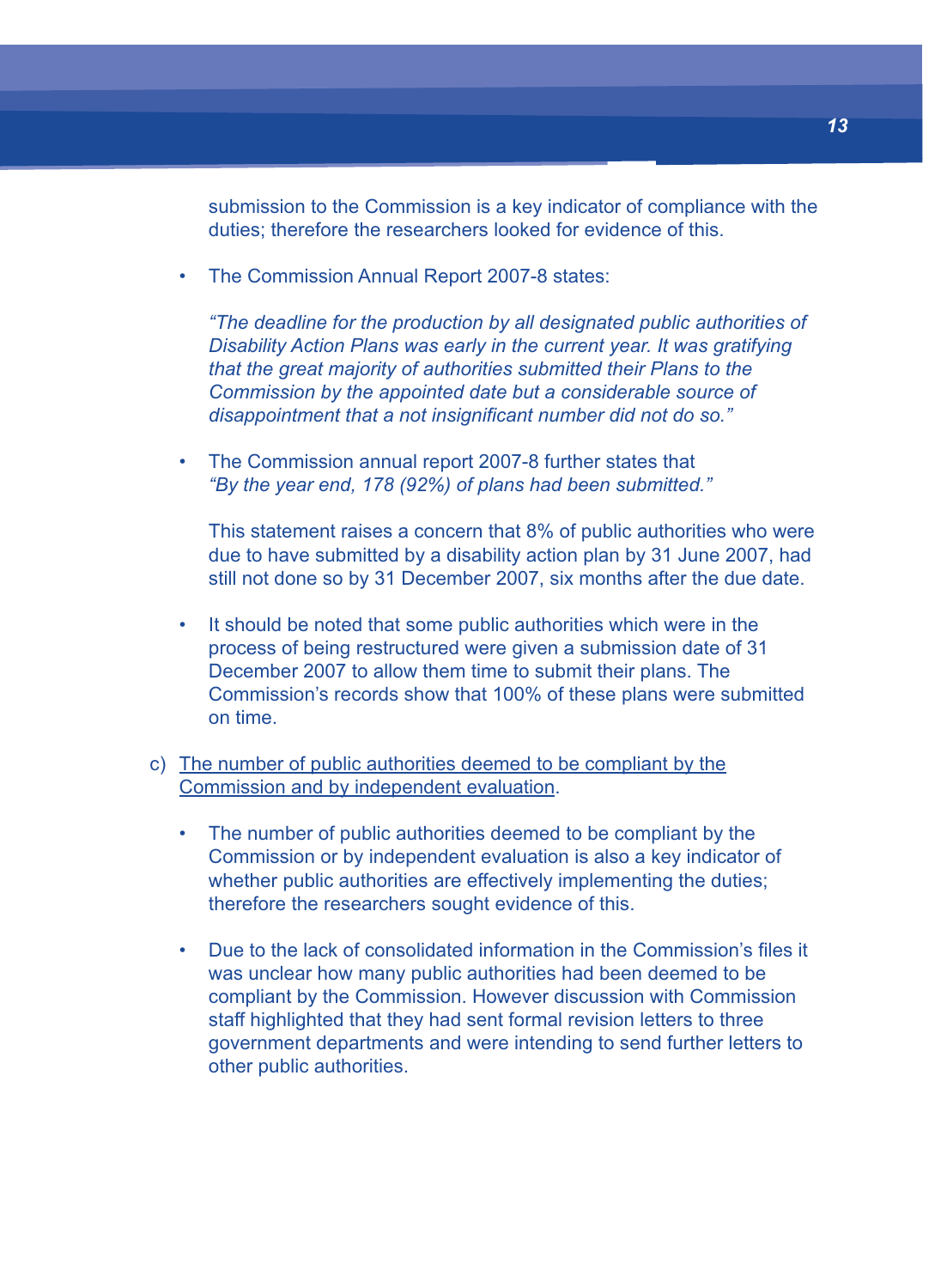#### **DD2 Effective fulfilment of the duties by the Commission.**

The Commission should fulfil its duties effectively as indicated by:

- a) All the indicators highlighted in the Commission evaluation section above.
- b) Independent evaluation.

These indicators are now considered in turn.

- a) All the indicators highlighted in the Commission section above
	- As highlighted above the Commission appears to have made substantial efforts to support the introduction and implementation of the disability duties. Contact with public authority stakeholders identified very positive opinions about how the Commission had provided such support.
	- The Commission also undertook a strategic review of the disability action plans received and began a programme of work relating to those that were deemed to not be compliant, including the issue of formal letters and the statutory report to the Northern Ireland Assembly. The Commission has not undertaken a review of the annual reports submitted which is a key element of keeping compliance under review. It has however indicated its intentions to take forward this work in the future and has also begun the process of its statutory effectiveness review of the duties.

#### b) Independent evaluation

- Independent evaluation, such as this one, can also contribute to the assessment of whether the Commission is effectively fulfilling its duties.
- The survey reported above of those public authorities who had specifically asked the Commission for guidance indicated, that in that respect, their view of the Commission appears to be largely positive. The view among disabled stakeholders and non-government organisations appears to be less positive and more cynical. There may be issues here regarding expectations of the Commission and the disability duties, as well as with regard to the effectiveness of communication regarding the focus of the duties and the work of the Commission in this regard.

**1414**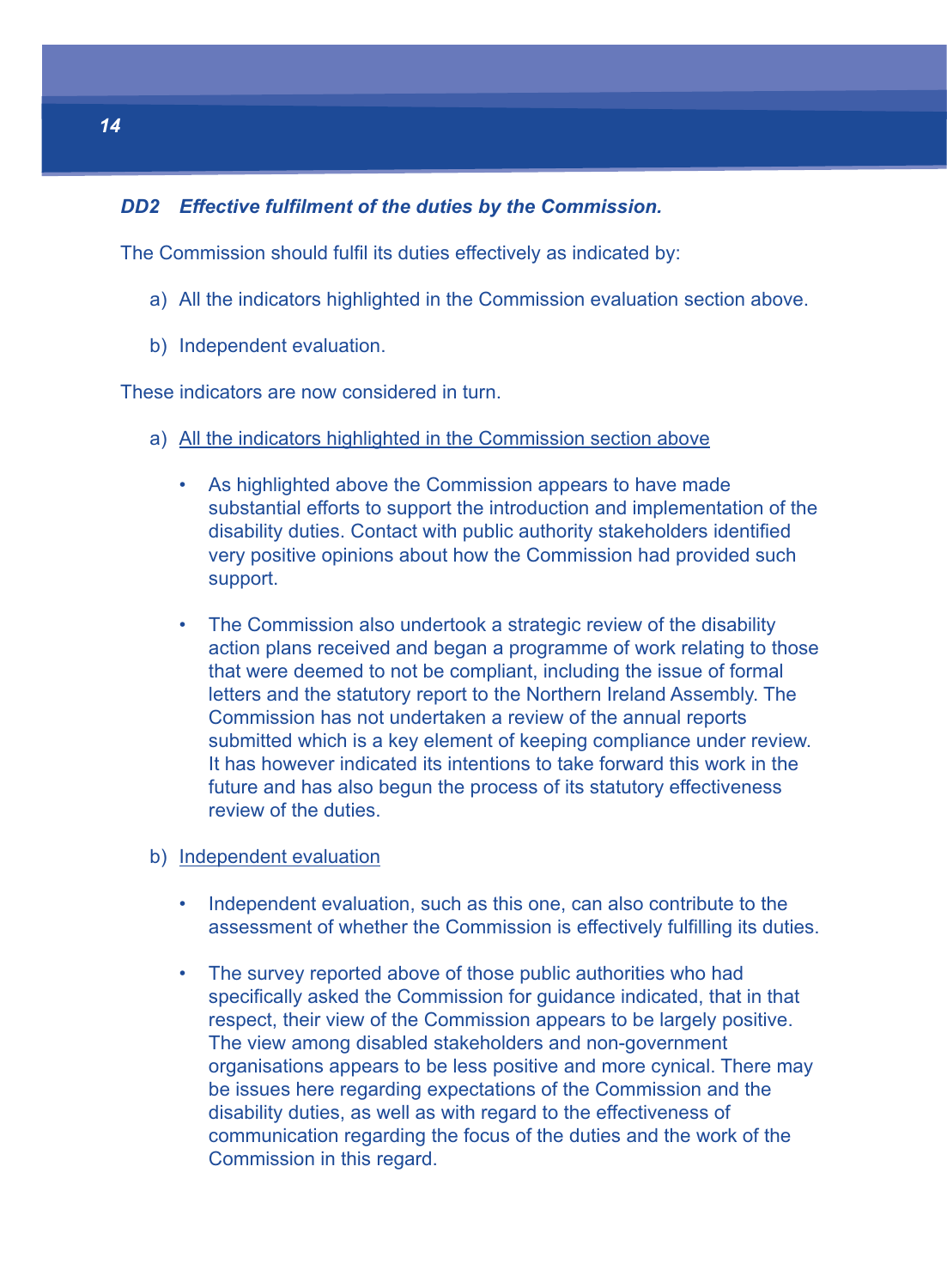- The researchers would highlight that the Commission's perceived lack of enforcement action and powers appears to have led to public authorities not taking the Commission or the duties as seriously as they might. The researchers formed this view based on the number of public authorities who appear to have produced disability action plans and annual reports which comply with the letter but not the spirit of the disability duties, and also on the cursory reporting in the annual reports. This was summed up for the researchers by one public authority's comment on their disability action plan that "our size militates against any formal measures". If a public authority said this in relation to finance or health and safety it would be unthinkable, yet this public authority believed that this was acceptable conduct in relation to the disability duties. The law in relation to the disability duties should be addressed with similar gravitas to other laws, proportionate to the size and remit of the public authority.
- In the view of the researchers, whilst the Commission does need further enforcement powers, beyond just highlighting non-compliance of public authorities in its report to the Assembly or instigating judicial review, it should first exercise fully the powers it does have, including reviewing disability annual reports received and following these up as appropriate. The Commission should also consider how it will keep public authority compliance under review. This could include: using a sampling approach, based on its knowledge of different sectors; a rolling programme of assessment; and hotspots identified via complaints to the Commission. Even from the relatively small sample considered in relation to this report the researchers have found recurring issues across a number of public authorities which further action by the public authorities supported by the Commission could address.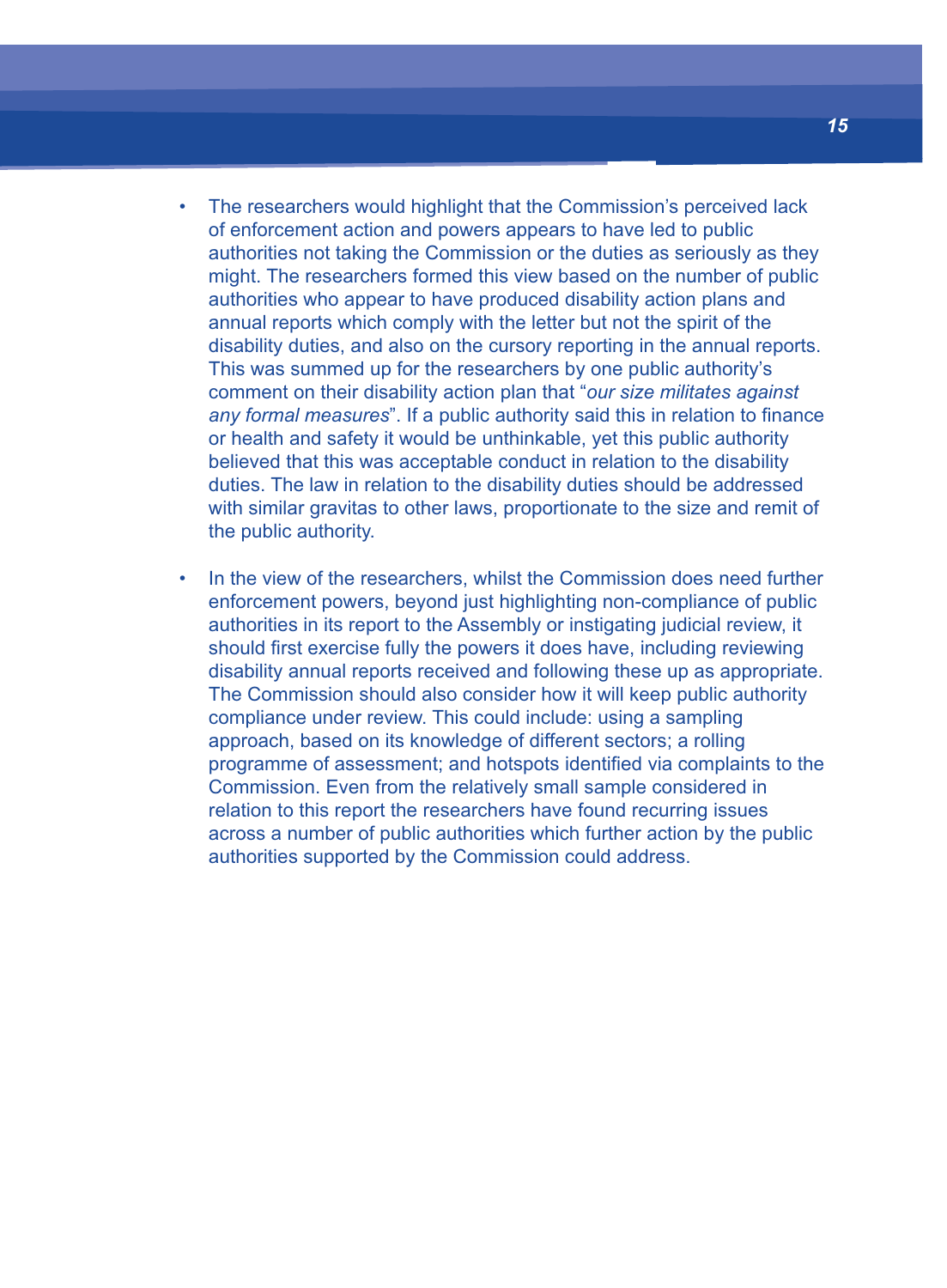#### **DD3 Legislators consider the Commission's reports and review the legislation.**

Legislators should consider the Commission's reports and review the legislation and duties and update them to reflect the changing needs of disabled people and the changing context of society.

This, the evaluation framework suggests, would be indicated by revisions to the legislation and guidance:

- That the legislators consider the Commission's papers is important to effective review of the legislation, ensuring that any such review is based on knowledge of the implementation and operation of the duties. The researchers were looking for evidence that the Assembly had considered the papers presented by the Commission.
- As noted above the Commission presented its report on non-compliance to the Assembly in January 2009. The minutes of the Assembly proceedings on 13 January 2009 note the receipt of this report. The following committees also noted correspondence from OFMDFM regarding the report:

Committee for Regional Development (24 February 2009)

Committee for Education (25 February 2009)

Committee for the Environment (26 February 2009)

Committee for Health, Social Services and Public Safety (26 February 2009)

Committee for Social Development (5 March 2009)

Committee for Culture, the Arts and Leisure (12 March 2009)

• However, only the Committee for Culture, the Arts and Leisure did anything other than note the report. That committee noted the report but also noted that "the Committee agreed to write to the Minister to seek his comments on this issue".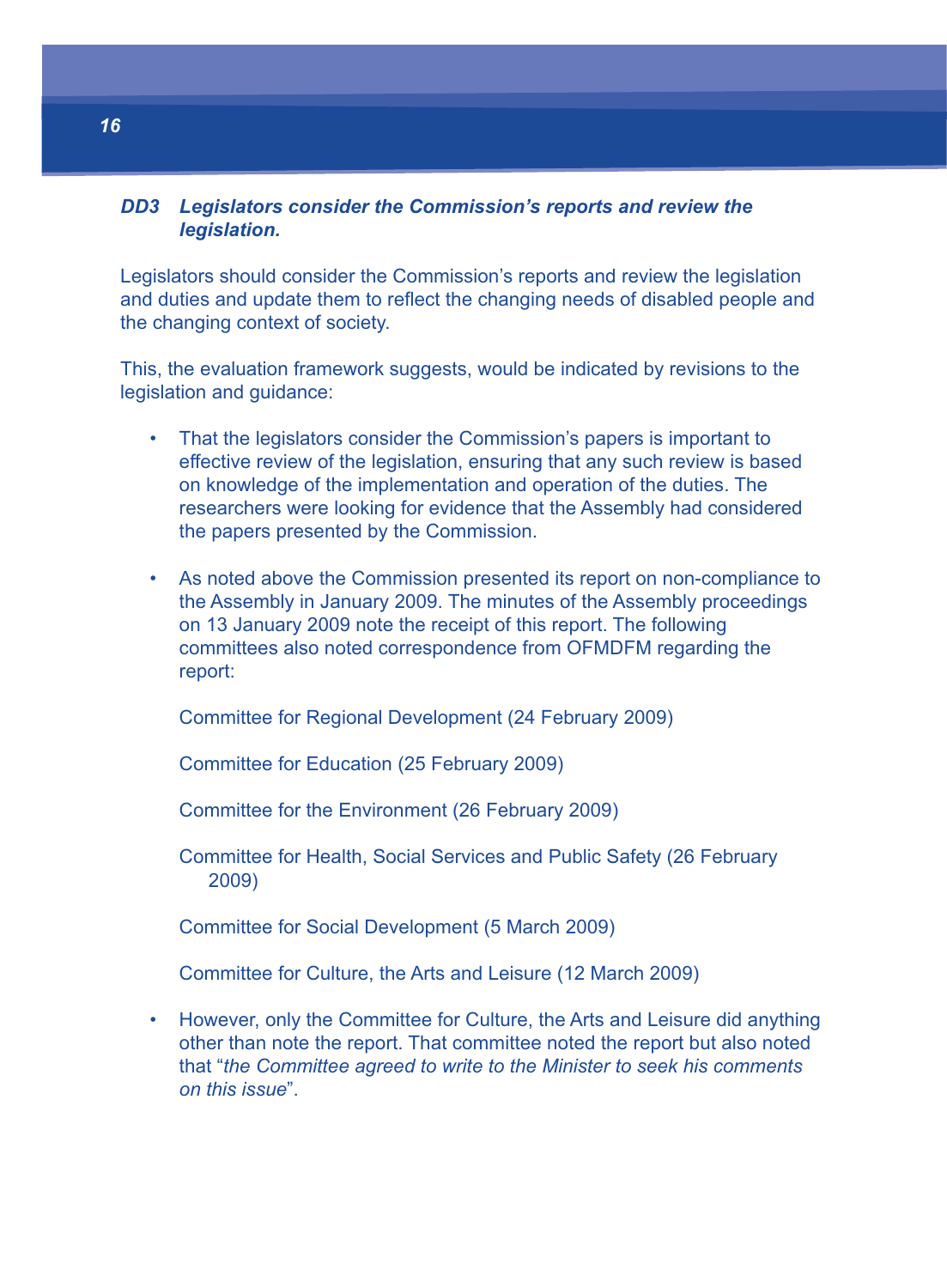• The Commission has yet to make recommendations regarding the updating of the legislation therefore the researchers were unable to comment on this indicator. However, when the Commission presents its review of the duties to the Assembly in 2010 such an assessment could be considered, along with an assessment of how the Commission is responded to by legislators with regard to the disability duties.

#### **Conclusions about the Effective Implementation of the Duties**

As indicated at the beginning of this section, because the duties were only introduced in 2007 and the evidence of progress made by public authorities was limited to their disability action plans and their annual reports for 2007-2008, this research was primarily focused on process evaluation. In addition to the earlier points made regarding public authority and Commission evaluation, it has become apparent to the researchers that the introduction of the disability duties separately from the other statutory equality duties contained in Section 75 has caused confusion amongst public authorities and unnecessary bureaucracy for public authorities and the Commission alike. It would appear that this has separated out disability equality from other equality groups, largely to the detriment of actions to promote disability equality.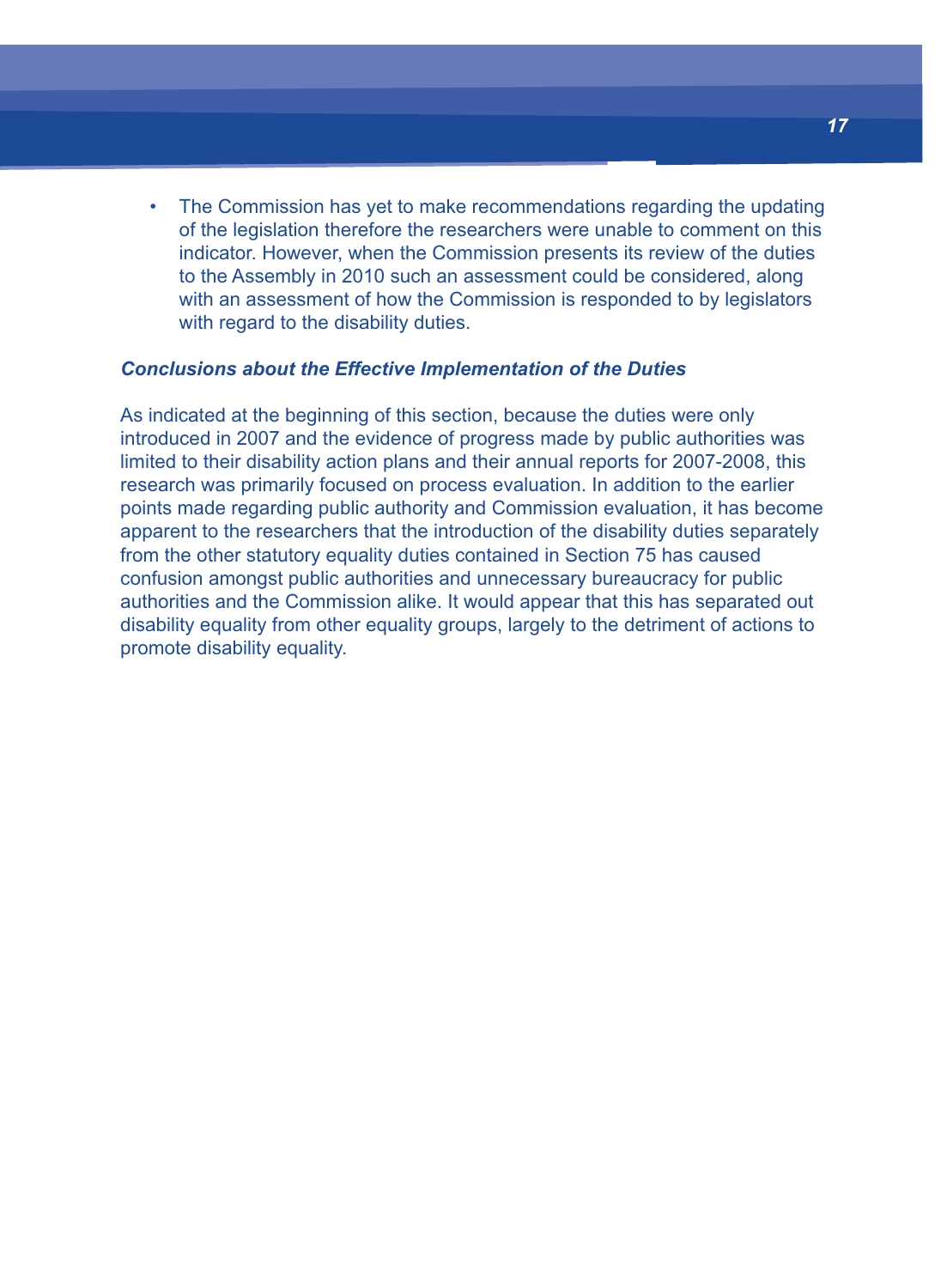### **OBJECTIVE 3 - RECOMMENDATIONS**

The third objective of this research is to provide recommendations to the Commission in relation to the disability duties. The research has also noted recommendations for public authorities regarding their implementation of the duties. This is important because, while the Commission is tasked with promoting, supporting and enforcing the implementation of the duties, it is the public authorities which must implement them. The research also noted recommendations for government as it is a key partner in ensuring the success of the duties.

At each stage in the research recommendations were noted both for the Commission and for public authorities and government with regards to improving the efficiency and effectiveness of the implementation of the duties, based on good practice and lessons learned through this project, and for legislative change (where necessary) to more effectively and efficiently deliver the intended aims of the legislation. The researchers tried to take a proportionate approach to the recommendations, recognising the limitations which the Commission, government and public authorities face in terms of resources, as well as the practicalities of implementing the duties across their organisations and maintaining a focus on their vision and mission. While many of the recommendations relate to outputs, they are made with the intention of supporting the Commission, government and public authorities to achieve their respective outcomes and this should be borne in mind when considering them.

The following is a summary of the recommendations for public authorities, the Commission and Government.

#### **Recommendations for the Public Authorities**

Because of the evaluation finding, indicated above, that the implementation of the disability duties by public authorities could, at best, be described as being at an early stage and, at worst, as indicating a low level of compliance, the recommendations touch on all aspects of the duties as progress is required in all areas. They include, for instance, recommendations in the following areas:

a) Public authorities should ensure that there is clear communication with stakeholders about disability policies and that they publicise their disability obligations, action plans and annual reports sufficiently and in an appropriate and accessible manner to all stakeholders, including in particular, but not limited to, disabled people.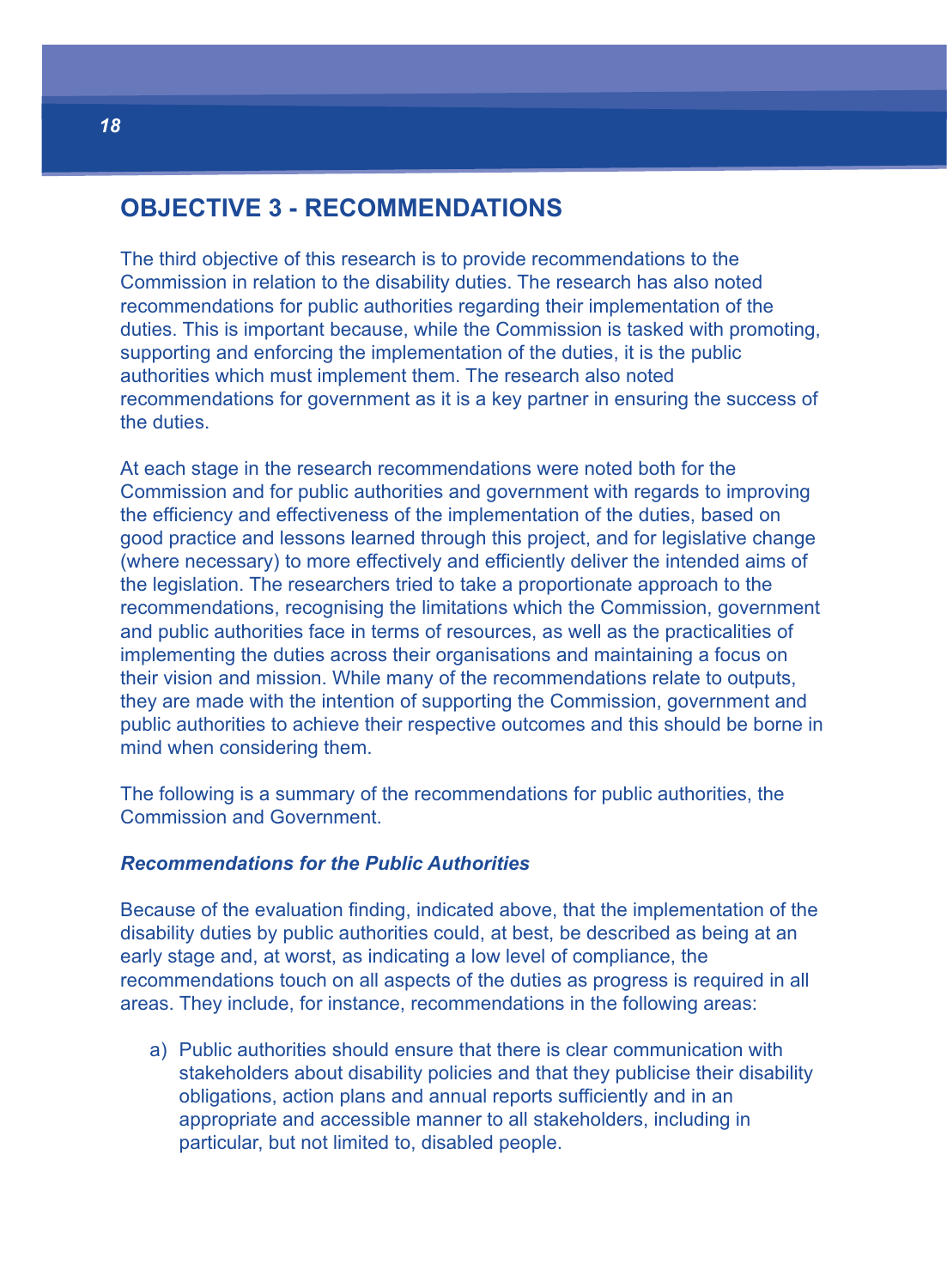- b) Public authorities should provide visible leadership in relation to the disability duties.
- c) Public authorities should commit the appropriate resources to ensure the effective implementation of their disability duties.
- d) Public authorities should use the statutory guidance when developing their disability action plans and ensure that their plans cover everything required and recommended by it including meaningful and achievable actions, grounded in evidence about what is happening in their area, to achieve outcomes as well as outputs. Their plans should also include performance indicators and monitoring mechanisms so that their annual reports can provide evidence that they are effectively implementing the duties.
- e) As required by the Commission guide, public authorities should ensure that their disability action plans and disability annual reports are publicly available and easily found.
- f) Public authorities should provide specific guidance on the disability duties to all staff, volunteers and office holders.
- g) Public authorities should seek to engage with disabled people and should review the opportunities available for disabled people to participate in public life to ensure that all opportunities are available and accessible to disabled people. They should take steps to encourage disabled people's participation in all levels of public life and should lead by example in promoting the participation of disabled people in public life.
- h) Public authorities should consider how to reach disabled people individually and should demonstrate their commitment to achieving the duties through more extensive and deeper consultation or involvement, including with individual disabled people as well as with disability groups or other representative groups.

#### **Recommendations for the Equality Commission for Northern Ireland**

As reported above the research found that the Commission appeared to have put substantial effort into the preparation for the introduction of the disability duties and produced clear and accessible guidance. The recommendations made in the report are therefore mainly about further improvements to that effort: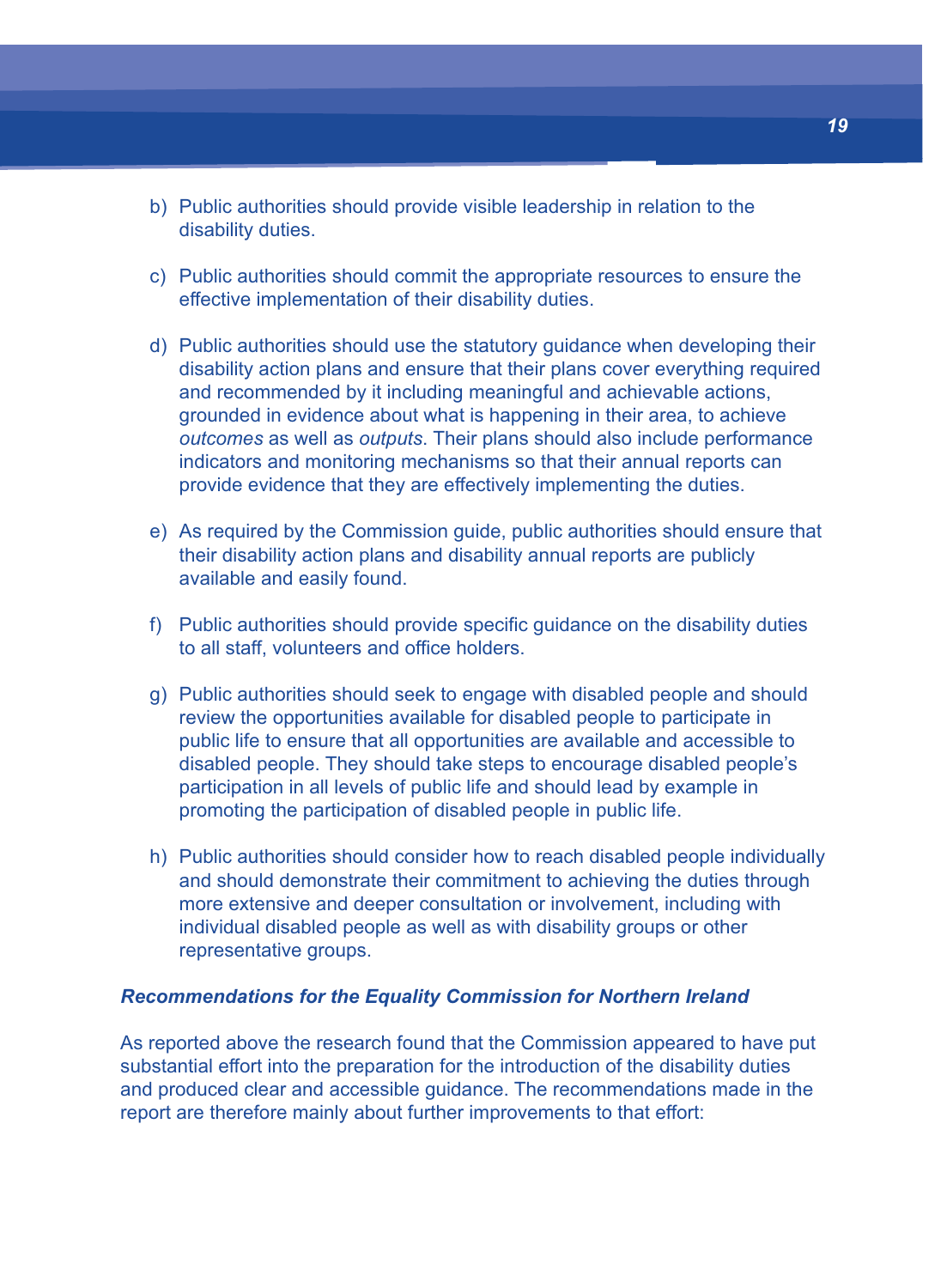- a) The Commission's disability duties team should build regular communication with public authorities into their work programme. The Commission should also consider how to ensure that public authorities create, implement and report on meaningful actions and outcomes rather than only completing the templates provided.
- b) When reviewing progress the Commission should to ensure that what is reported in the annual reports is consistent with the original disability action plans. The Commission should also consider a sampling approach to assessing compliance with the disability duties and should use its powers more robustly to ensure disability action plans meet the form and content required.
- c) The Commission should continue to support public authorities in monitoring the actions and outcomes of their disability action plans, and should hold to account those who fail to do so. The Commission should consider making all of its disability duties guidance publicly available and might wish to provide further guidance or good practice examples in relation to meaningful performance indicators; consulting (including children) and the use of consultation evidence in developing disability action plans. It should also ensure that its communications in relation to the disability duties are kept up to date.
- d) The Commission should undertake further awareness raising work with the public and with community and voluntary sector groups and should consider how it might be possible to reach disabled people individually as well as through disability and other representative groups.
- e) The Commission should ensure that the resources, particularly staffing, of the disability duty team are proportionate to its remit.

#### **Recommendations for Government**

Recommendations for government action were made in the following areas:

- a) Government should provide guidance for the public authorities on how disabled people should be represented in official communications, based on recognition of the 'social model' of disability, and should provide guidance on how to engage with disabled people effectively.
- b) Government should ensure that the resources allocated to the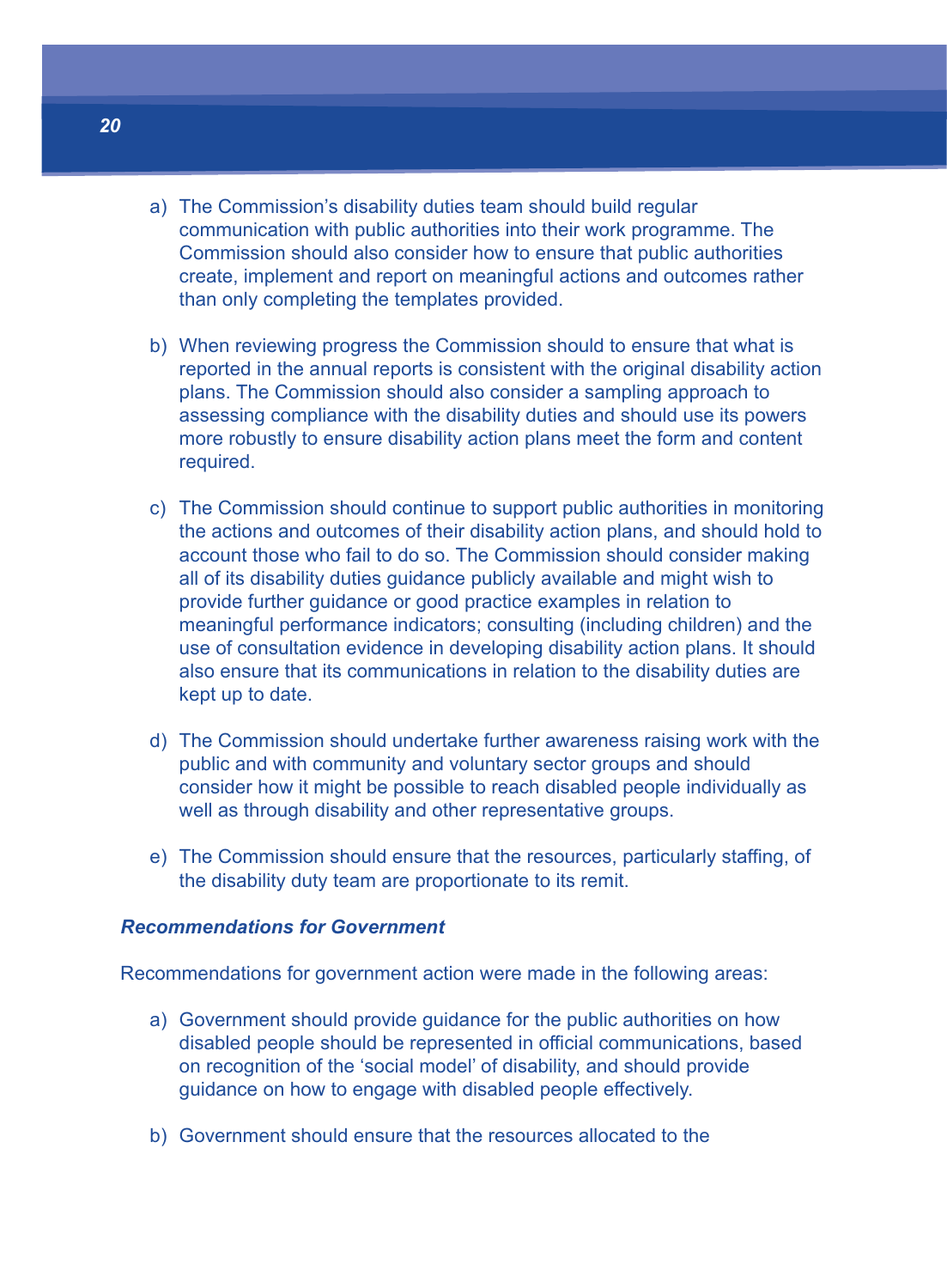Commission, particularly in relation to the disability duties, are proportionate to the remit with which it is tasked.

- c) Government should review the powers available to the Commission in relation to the disability duties, with a view to strengthening these to include similar powers to those contained in Section 75 of the Northern Ireland Act 1998.
- d) Following the receipt of the statutory report to the Northern Ireland Assembly regarding compliance with the disability duties, Government should take action to ensure that non-compliant public authorities quickly move to compliance.
- e) Where there is a statutory requirement to evaluate the implementation of a law the Government should ensure that the date of the review allows sufficient time for implementation and evaluation of that law.
- f) Government should consider whether or how the disability duties could be further integrated with the duties under Section 75. This could include considering the revision of the legislation.